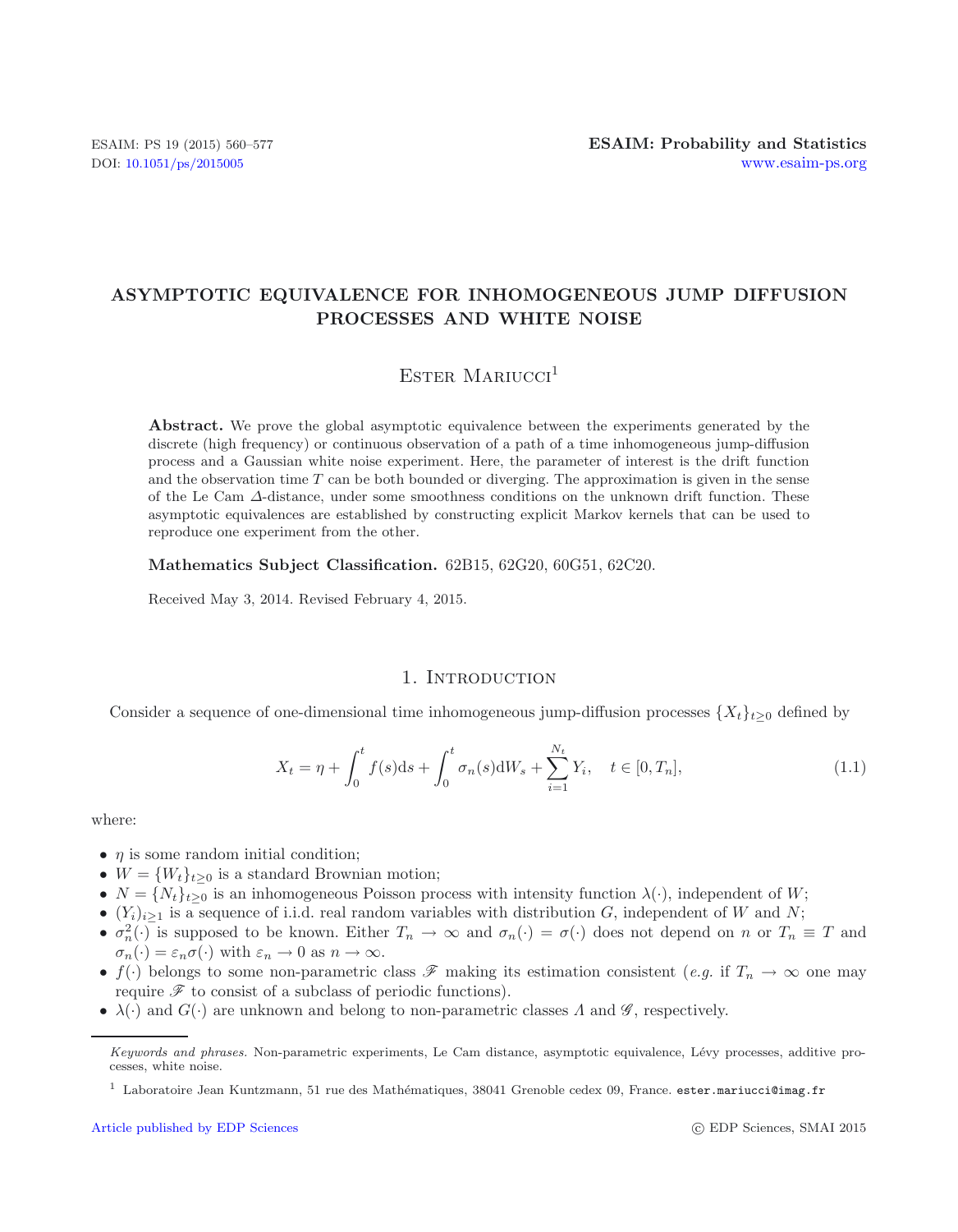We observe  $\{X_t\}_{t\geq0}$  at discrete times  $0 = t_0 < t_1 < \ldots < t_n = T_n$  such that  $\Delta_n = \max_{1 \leq i \leq n} \{|t_i - t_{i-1}|\} \downarrow 0$ as n goes to infinity. We are interested in estimating the drift function  $f(\cdot)$  from the discrete data  $(X_{t_i})_{i=0}^n$ . At least two natural questions arise: least two natural questions arise:

1. How much information about the parameter  $f(\cdot)$  do we lose by observing  $(X_t)_{t=0}^n$  instead of  $\{X_t\}_{t\in[0,T_n]}$ ?<br>2. Can we construct an easier (read: mathematically more tractable) but equivalent model from  $(X, \mathbb{R})^$ 2. Can we construct an easier (read: mathematically more tractable), but equivalent, model from  $(X_{t_i})_{i=0}^{n}$ ?

The aim of this paper is to give an answer to questions (1) and (2) by means of the Le Cam theory of statistical experiments. For the basic concepts and a detailed description of the notion of asymptotic equivalence that we shall adopt, we refer to [\[25,](#page-17-0) [26\]](#page-17-1). We recall the relevant definitions and properties in Section [2.2.](#page-4-0)

One of the main applications of proving an asymptotic equivalence between two sequences of experiments is that it allows to transfer asymptotic risk bounds for any inference problem from one model to the other, at least for bounded loss functions. In particular, if there is an estimator  $\tau_1$  in the statistical model  $\mathscr{P}_1$  $(\mathscr{X}_1, \mathscr{A}_1, \{P_{1,\theta} : \theta \in \Theta\})$  with risk  $\int L(\theta, \tau(x)) P_{1,\theta}(dx)$ , then, for bounded loss functions L, there is an estimator  $\tau_2$  in  $\mathscr{P}_2$  such that

$$
\sup_{\theta} \left| \int L(\theta, \tau_1(x)) P_{1,\theta}(\mathrm{d}x) - \int L(\theta, \tau_2(x)) P_{2,\theta}(\mathrm{d}x) \right| \to 0, \quad \text{as } n \to \infty.
$$

More generally, asymptotic equivalence allows to transfer minimax rates of convergence, up to some constants.

The first asymptotic equivalence results for non-parametric experiments date to 1996 and are due to Brown and Low [\[1\]](#page-16-0) and Nussbaum [\[31\]](#page-17-2). This is the first instance of an abundance of works devoted to establishing asymptotic equivalence results for non-parametric experiments. In particular, asymptotic equivalence theory has been developed for non-parametric regression  $[1, 3, 7-9, 21, 29, 32, 34]$  $[1, 3, 7-9, 21, 29, 32, 34]$  $[1, 3, 7-9, 21, 29, 32, 34]$  $[1, 3, 7-9, 21, 29, 32, 34]$  $[1, 3, 7-9, 21, 29, 32, 34]$  $[1, 3, 7-9, 21, 29, 32, 34]$  $[1, 3, 7-9, 21, 29, 32, 34]$  $[1, 3, 7-9, 21, 29, 32, 34]$  $[1, 3, 7-9, 21, 29, 32, 34]$  $[1, 3, 7-9, 21, 29, 32, 34]$  $[1, 3, 7-9, 21, 29, 32, 34]$  $[1, 3, 7-9, 21, 29, 32, 34]$  $[1, 3, 7-9, 21, 29, 32, 34]$  $[1, 3, 7-9, 21, 29, 32, 34]$ , non-parametric density estimation models  $[4, 6, 23, 31]$  $[4, 6, 23, 31]$  $[4, 6, 23, 31]$  $[4, 6, 23, 31]$  $[4, 6, 23, 31]$  $[4, 6, 23, 31]$  $[4, 6, 23, 31]$  $[4, 6, 23, 31]$ , generalized linear models  $[20]$ , time series  $[22, 30]$  $[22, 30]$  $[22, 30]$ , diffusion models  $[11-13, 17, 18, 27, 33]$  $[11-13, 17, 18, 27, 33]$  $[11-13, 17, 18, 27, 33]$  $[11-13, 17, 18, 27, 33]$  $[11-13, 17, 18, 27, 33]$  $[11-13, 17, 18, 27, 33]$  $[11-13, 17, 18, 27, 33]$  $[11-13, 17, 18, 27, 33]$  $[11-13, 17, 18, 27, 33]$  $[11-13, 17, 18, 27, 33]$ , GARCH model [\[5\]](#page-16-14), functional linear regression [\[28](#page-17-9)] and spectral density estimation [\[19\]](#page-16-15). Negative results are somewhat harder to come by; the most notable among them are  $[2, 15, 37]$  $[2, 15, 37]$  $[2, 15, 37]$  $[2, 15, 37]$  $[2, 15, 37]$  $[2, 15, 37]$ .

There is however a lack of equivalence results concerning processes with jumps. To our knowledge, this is the first one for what concerns the estimation of a drift function issued from a discretely (high frequency) observed Lévy process. We actually allow it to be inhomogeneous in time, *i.e.* an additive process. In this setting one should also cite the works  $[14,16]$  $[14,16]$  as they are the only ones we know about treating (pure jumps) Lévy processes. However, they both give asymptotic results for the estimation of the Lévy's measure.

The interest in Lévy processes is due to them being a building block for stochastic continuous time models with jumps. Because of that, they are widely used in finance, queueing, telecommunications, extreme value theory, quantum theory or biology. Their stationarity property, however, makes them rather inflexible; as a consequence, in recent years additive processes have been preferred in financial modelling (see [\[10\]](#page-16-20), Chap. 14). It is therefore in this more general setting that we present our results.<br>In order to mathematically reformulate questions (1) and (2), let us denote by  $(D, \mathscr{D})$  the Skorokhod's space;

In order to mathematically reformulate questions (1) and (2), let us denote by  $(D, \mathscr{D})$  the Skorokhod's space; define  $P_{T_n}^{(f,\sigma_n^2,\lambda G)}$  as the law of  $\{X_t\}_{t\in[0,T_n]}$  on  $(D,\mathscr{D})$  and  $Q_n^{(f,\sigma_n^2,\lambda G)}$  as the law of the vector  $(X_{t_0},X_{t_1},\ldots,X_{t_n})$ on  $(\mathbb{R}^{n+1}, \mathscr{B}(\mathbb{R}^{n+1})).$ 

Consider the parameter set  $\Theta = \mathscr{F}$ . We allow two more degrees of freedom by considering  $\lambda \in \Lambda$  and  $G \in \mathscr{G}$ , although these will not be parameters of interest. Let us then consider the following statistical models:

<span id="page-1-0"></span>
$$
\mathscr{P}_n = \left( D, \mathscr{D}, \left\{ P_{T_n}^{(f, \sigma_n^2, \lambda G)} : f \in \mathscr{F} \right\} \right),
$$
  

$$
\mathscr{D}_n = \left( \mathbb{R}^{n+1}, \mathscr{B}(\mathbb{R}^{n+1}), \left\{ Q_n^{(f, \sigma_n^2, \lambda G)} : f \in \mathscr{F} \right\} \right).
$$

Finally, let us introduce the Gaussian model that will appear in the statement of our main results. For that, let us denote by  $(C, \mathscr{C})$  the space of continuous mappings from  $[0, \infty)$  into R endowed with its standard filtration and, coherently with the previous notation, by  $P_{T_n}^{(f,\sigma_n^2,0)}$  the law induced on  $(C,\mathscr{C})$  by the stochastic process:

$$
dy_t = f(t)dt + \sigma_n(t)dW_t, \quad y_0 = 0, \quad t \in [0, T_n].
$$
\n(1.2)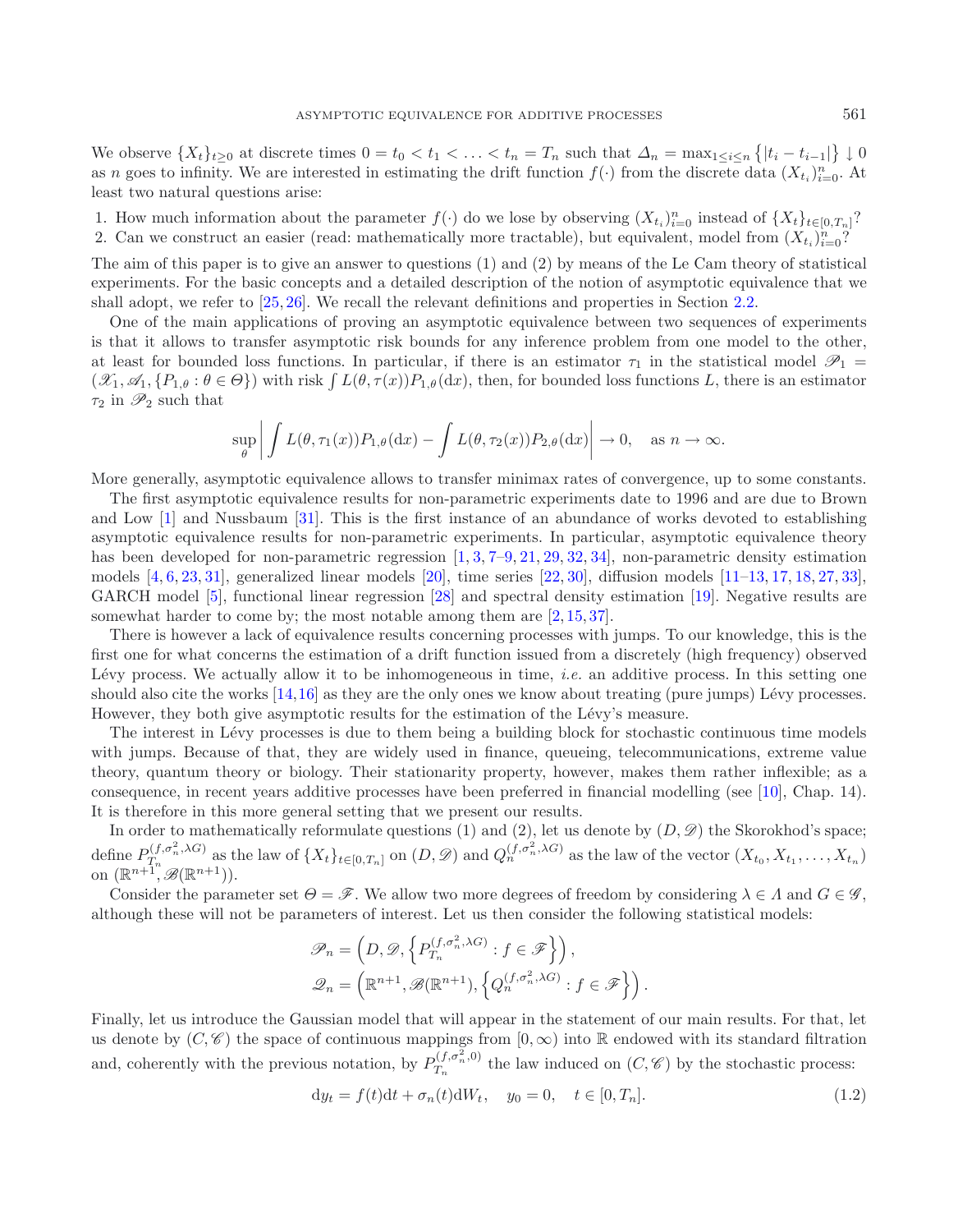We set:

<span id="page-2-1"></span>
$$
\mathscr{W}_n = \left(C, \mathscr{C}, (P_{T_n}^{(f, \sigma_n^2, 0)} : f \in \mathscr{F})\right).
$$

We have already mentioned that asymptotic equivalences can be used to reduce estimation problems from one model to a simpler ones. This is what happens here, the model associated with the discrete or continuous observation of  $\{X_t\}$  as in (1) has been proved to be equivalent to that in (2), which is much better studied. For example, consider the two following situations:

- $T_n$  is fixed and  $\sigma_n(\cdot) = \varepsilon_n \sigma(\cdot)$  with  $\varepsilon_n \to 0$ ;
- $T_n$  goes to infinity and  $\sigma_n(\cdot)$  is fixed; in this case, also ask that elements of  $\mathscr F$  have some periodicity assumption.

In both these cases, a consistent estimation of  $f \in \mathscr{F}$  is possible. Our equivalence result does not rely on assumptions such as these, but it applies to these cases, as well: indeed, proving equivalence for a class *F* automatically implies that the same equivalence holds true for any subclass of *F*.

We state here our main result in the case in which  $\mathscr F$  is a functional class consisting of  $\alpha$ -Hölder, uniformly bounded functions on R, *i.e.* there exist  $B < \infty$ ,  $M < \infty$  and  $\alpha \in (0, 1]$  such that

$$
|f(x)| \le B \text{ and } |f(x) - f(y)| \le M|x - y|^{\alpha}, \quad \forall x, y \in \mathbb{R}.
$$

For the general statements see Section [2.4.](#page-5-0)

**Theorem 1.1.** *Suppose that*  $\mathscr F$  *is a subclass of*  $\alpha$ -Hölder, uniformly bounded functions on  $\mathbb R$ *. Let*  $\sigma_n(\cdot) = \varepsilon_n \sigma(\cdot)$ *be such that*  $0 < m_{\sigma} \le \sigma(\cdot) \le M_{\sigma} < \infty$  *with derivative*  $\sigma'(\cdot)$  *in*  $L_{\infty}(\mathbb{R})$ *. Suppose either:* 

- $T_n \equiv T < \infty$ ,  $\varepsilon_n \to 0$  and there exists an  $L_2 < \infty$  such that for all  $\lambda \in \Lambda$ ,  $\|\lambda\|_{L_2([0,T])} < L_2$  and  $\lambda(s) \leq \lambda(t) \forall 0$ <br>•  $\alpha r$ ,  $T \to \infty$ ,  $\varepsilon_n = 1$  and there exist  $L_1 < \infty$ ,  $L_2 \propto \infty$ , such that for all  $\lambda \in \Lambda$
- or  $T_n \to \infty$ ,  $\varepsilon_n \equiv 1$  and there exist  $L_1 < \infty$ ,  $L_2 < \infty$  such that for all  $\lambda \in \Lambda$ ,  $\|\lambda\|_{L_1(\mathbb{R})} < L_1$  and  $\|\lambda\|_{L_1(\mathbb{R})} < L_2$  $\|\lambda\|_{L_2(\mathbb{R})} < L_2.$

*Then*

$$
\Delta(\mathscr{Q}_n, \mathscr{W}_n) \to 0 \quad and \quad \Delta(\mathscr{P}_n, \mathscr{Q}_n) \to 0 \text{ as } n \to \infty,
$$

*as soon as one of the following two conditions holds*

- (1) *G is a subclass of discrete distributions with support on* Z*: in this case an upper bound for the rate of convergence is*  $O\left(\sqrt{\Delta_n} + T_n \Delta_n^{2\alpha} \varepsilon_n^{-2} + T_n \Delta_n\right)$ .
- (2) *G is a subclass of absolutely continuous distributions with respect to the Lebesgue's measure on* R *with uniformly bounded densities on a fixed neighborhood of* 0*: in this case an upper bound for the rate of convergence is*  $O(\sqrt[4]{\Delta_n} + T_n \Delta_n^{2\alpha} \varepsilon_n^{-2} + T_n \Delta_n).$

The paper is organized as follows. Sections [2.1](#page-2-0) to [2.3](#page-5-1) fix assumptions and notation. The main results, as well as examples, are given in Section [2.4.](#page-5-0) A discussion of the results can be found in Section [2.5.](#page-6-0) The proofs are postponed to Section [3.](#page-7-0) They are obtained as a sequence of results proving different (asymptotic) equivalences. Loosely speaking, we first reduce to having in each interval of the discretization at most one jump (Bernoulli's approximation, Sect. [3.1\)](#page-7-1). Secondly, we filter it out *via* an explicit Markov kernel, reducing ourselves to treating independent Gaussian variables (Sect. [3.2\)](#page-8-0). Finally, we apply an argument similar to that in [\[1\]](#page-16-0) (Sect. [3.3\)](#page-11-0) and collect all the pieces to conclude the proofs in Section [3.4.](#page-13-0) An appendix collects some proofs of general facts about the Le Cam distance that we use in the rest of the paper.

# 2. Assumptions and main results

#### <span id="page-2-0"></span>**2.1. Additive processes**

Time inhomogeneous jump-diffusion processes are a special case of additive processes. Here we briefly recall definitions and properties of this class of processes.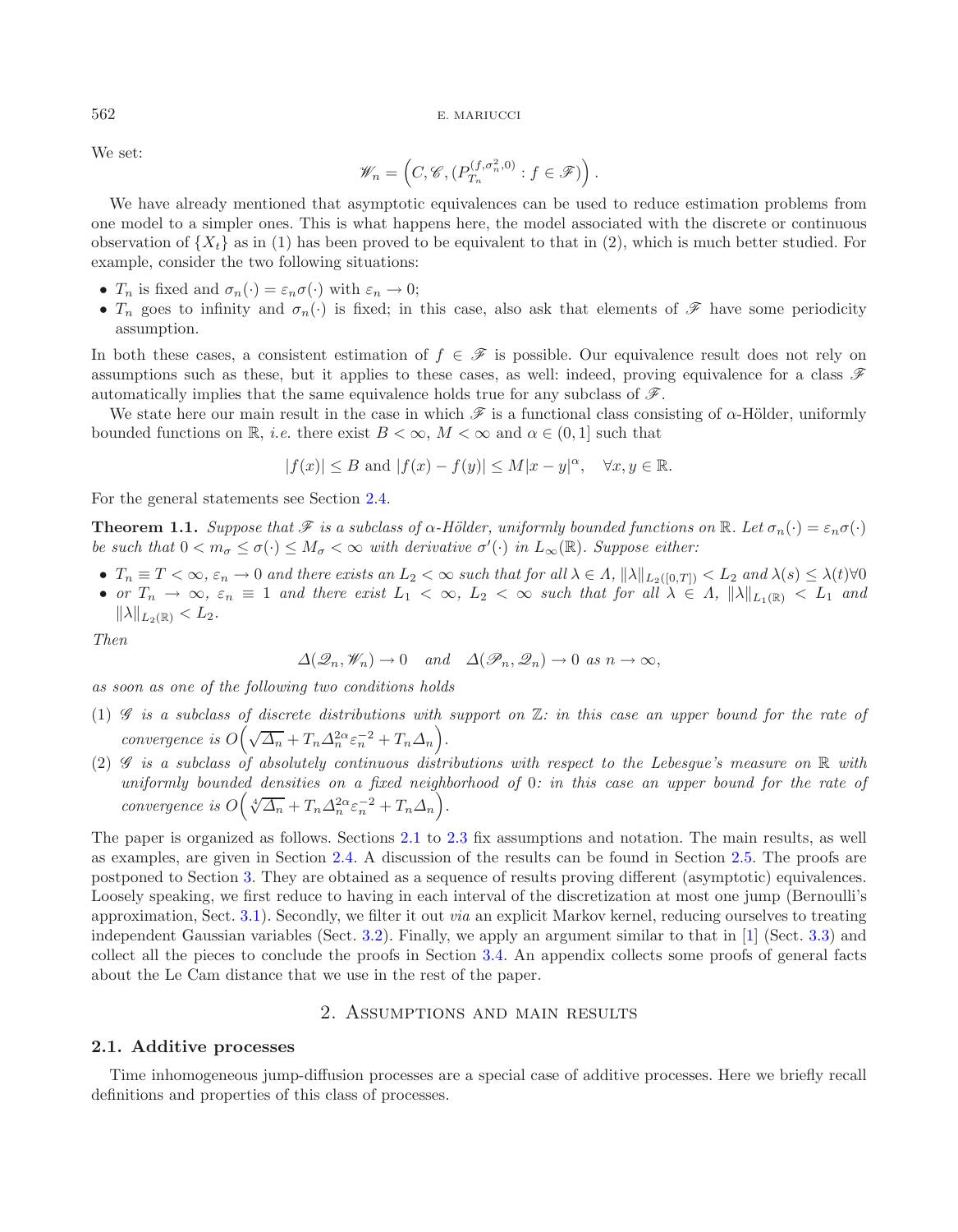<span id="page-3-0"></span>**Definition 2.1.** A stochastic process  $\{X_t\}_{t>0}$  on R defined on a probability space  $(\Omega, \mathscr{A}, \mathbb{P})$  is an *additive process* if the following conditions are satisfied.

- (1)  $X_0 = 0$  P-a.s.
- (2) Independent increments: for any choice of  $n \geq 1$  and  $0 \leq t_0 < t_1 < \ldots < t_n$ , random variables  $X_{t_0}$ ,  $X_{t_1} - X_{t_0}, \ldots, X_{t_n} - X_{t_{n-1}}$  are independent.
- (3) There is  $\Omega_0 \in \mathscr{A}$  with  $\mathbb{P}(\Omega_0) = 1$  such that, for every  $\omega \in \Omega_0$ ,  $X_t(\omega)$  is right-continuous in  $t \geq 0$  and has left limits in  $t > 0$ . left limits in  $t > 0$ .<br>Stochastic continui
- (4) Stochastic continuity:  $\forall \varepsilon > 0, \mathbb{P}(|X_{t+h} X_t| \ge \varepsilon) \to 0$  as  $h \to 0$ .

Thanks to the *Lévy–Khintchine's formula* (see [\[10\]](#page-16-20), Thm. 14.1), the characteristic function of any additive process  $X = \{X_t\}_{t\in[0,T]}$  can be expressed, for all u in  $\mathbb{R}$ , as:

$$
\mathbb{E}\left[e^{iuX_t}\right] = \exp\left(iu\int_0^t f(r)dr - \frac{u^2}{2}\int_0^t \sigma^2(r)dr - \int_{\mathbb{R}}(1 - e^{iuy} + iuy\mathbb{I}_{|y|\leq 1})\nu_t(\mathrm{d}y)\right),\tag{2.1}
$$

where  $f(\cdot)$  and  $\sigma^2(\cdot)$  belongs to  $L_1(\mathbb{R})$  and  $\nu_t$  is a positive measure on  $\mathbb R$  satisfying

$$
\nu_t(\{0\}) = 0 \text{ and } \int_{\mathbb{R}} (y^2 \wedge 1) \nu_t(\mathrm{d}y) < \infty, \quad \forall t \in [0, T].
$$

In the sequel we shall refer to  $(f(t), \sigma^2(t), \nu_t)_{t\in[0,T]}$  as the local characteristics of the process X and a  $\nu_t$  as above will be called a *L´evy measure*, for all t. This data characterizes uniquely the law of the process X. In the case where  $f(\cdot)$  and  $\sigma(\cdot)$  are constant functions and  $\nu_t = \nu$  for all t, the process X satisfying [\(2.1\)](#page-3-0) is stationary, and is called a *Lévy process* of characteristic triplet  $(f, \sigma^2, \nu)$ .

Let  $D = D([0, \infty), \mathbb{R})$  be the space of mappings  $\omega$  from  $[0, \infty)$  into R that are right-continuous with left limits. Define the *canonical process*  $x : D \to D$  by

$$
\forall \omega \in D, \quad x_t(\omega) = \omega_t, \ \forall t \ge 0.
$$

Let  $\mathscr{D}_t$  and  $\mathscr{D}$  be the  $\sigma$ -algebras generated by  $\{x_s : 0 \le s \le t\}$  and  $\{x_s : 0 \le s < \infty\}$ , respectively. Let X be an additive process defined on  $(\Omega, \mathscr{A}, \mathbb{P})$  having local characteristics  $(f(t), \sigma^2(t), \nu_t)_{t \in [0,T]}$ . It is well known that it induces a probability measure  $P^{(f,\sigma^2,\nu)}$  on  $(D,\mathscr{D})$  such that  $\{x_t\}$  defined on  $(D,\mathscr{D},P^{(f,\sigma^2,\nu)})$  is an additive process identical in law with  $({X_t}, \mathbb{P})$  (that is the local characteristics of  ${x_t}$ ) under  $P^{(f, \sigma^2, \nu)}$  is  $(f(t), \sigma^2(t), \nu_t)_{t>0}).$ 

In the sequel we will denote by  $(\{x_t\}, P^{(f, \sigma^2, \nu)})$  such an additive process, stressing the probability measure and by  $P_t^{(f,\sigma^2,\nu)}$  for the restriction of  $P^{(f,\sigma^2,\nu)}$  to  $\mathcal{D}_t$ .<br>Further for every function  $\omega$  in  $D$ , we will denote by

Further, for every function  $\omega$  in D, we will denote by  $\Delta\omega_r$  its jump at the time r and by  $\omega^c$ ,  $\omega^d$  its continuous and discontinuous part, respectively:

$$
\Delta \omega_r = \omega_r - \lim_{s \uparrow r} \omega_s, \ \omega_t^d = \sum_{r \le t} \Delta \omega_r, \ \omega_t^c = \omega_t - \omega_t^d.
$$

Note that, if  $\nu_t = 0$  for all  $t \geq 0$ , then  $(\{x_t\}, P^{(f, \sigma^2, 0)})$  is a Gaussian process that can be represented on  $(0, \sigma^2 \mathbb{P})$  as  $(\Omega, \mathscr{A}, \mathbb{P})$  as

$$
X_t = \int_0^t f(s)ds + \int_0^t \sigma(s)dW_s, \quad t \ge 0,
$$
\n(2.2)

for some standard Brownian motion W on  $(\Omega, \mathscr{A}, \mathbb{P})$ .

A time inhomogeneous jump-diffusion process as in  $(1.1)$ , observed until the time  $T_n$ , is an additive process (apart from the possibly non-zero initial condition) with local characteristics  $(f(t), \sigma^2(t), \nu_t)_{t \in [0,T_n]}$ , where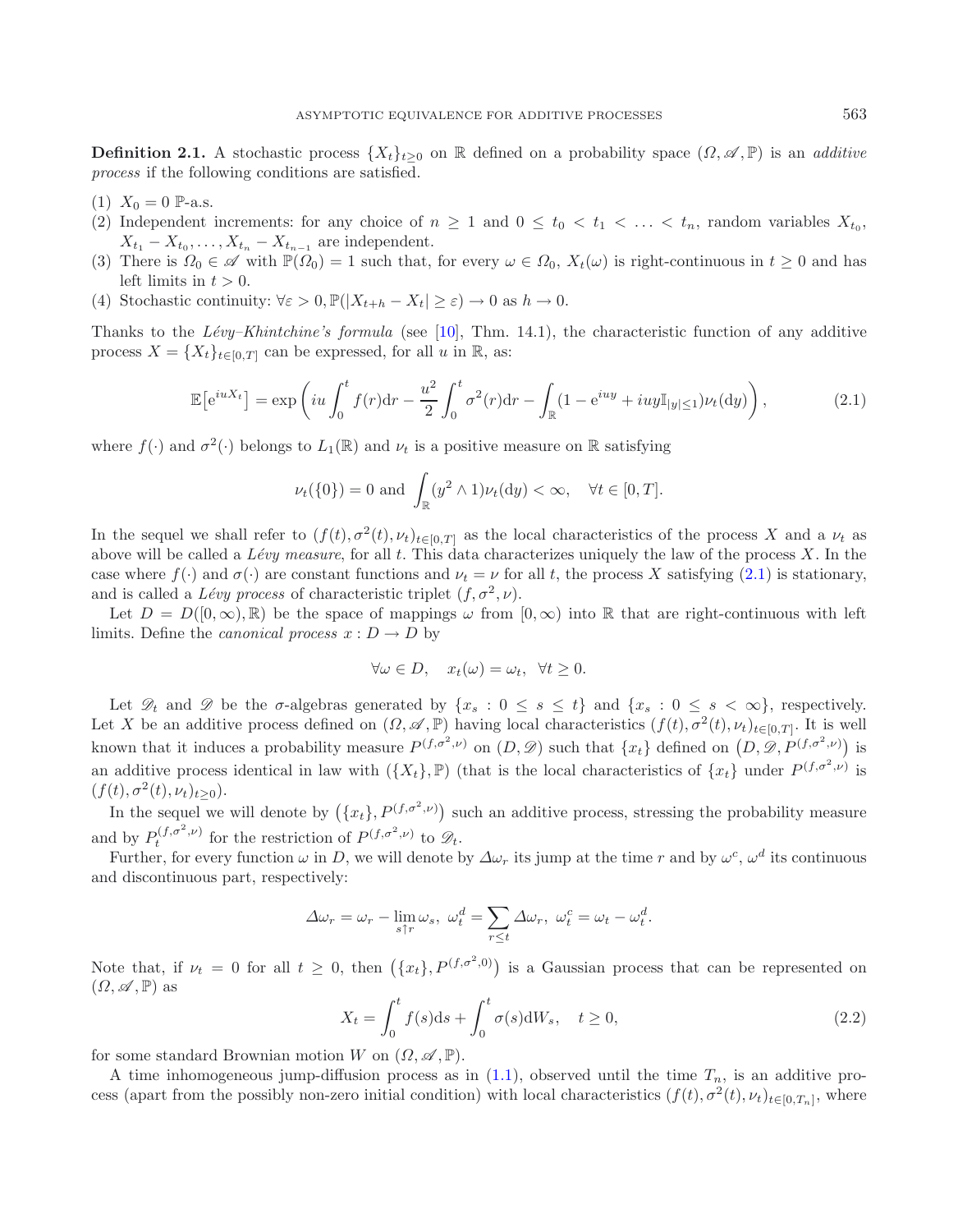$\nu_t(\cdot) = \lambda(t)G(\cdot)$ . We will write  $(\{x_t\}, P_{T_n}^{(f, \sigma^2, \lambda G)})$  for such a process. Also observe that  $(\{x_t^c\}, P_{T_n}^{(f, \sigma^2, \lambda G)})$  has the same law as  $({x_t}, P_{T_n}^{(f,\sigma^2,0)})$ . Moreover, thanks to the independence of the increments, the law of the *i*th increment of [\(1.1\)](#page-0-0) is the convolution product between the Gaussian law  $\mathcal{N}\left(\int_{t_{i-1}}^{t_i} f(s)ds, \int_{t_{i-1}}^{t_i} \sigma^2(s)ds\right)$  and the law of the variable  $\sum_{j=1}^{P_i} Y_j$ , where  $P_i$  is Poisson of intensity  $\lambda_i = \int_{t_{i-1}}^{t_i} \lambda(s) ds$ .

## <span id="page-4-1"></span><span id="page-4-0"></span>**2.2. Le Cam theory of statistical experiments**

A *statistical model* is a triplet  $\mathscr{P}_j = (\mathscr{X}_j, \mathscr{A}_j, \{P_{j,\theta}; \theta \in \Theta\})$  where  $\{P_{j,\theta}; \theta \in \Theta\}$  is a family of probability distributions all defined on the same  $\sigma$ -field  $\mathscr{A}_j$  over the *sample space*  $\mathscr{X}_j$  and  $\Theta$  is the *parameter space*. The *deficiency*  $\delta(\mathscr{P}_1, \mathscr{P}_2)$  of  $\mathscr{P}_1$  with respect to  $\mathscr{P}_2$  quantifies "how much information we lose" by using  $\mathscr{P}_1$  instead of  $\mathscr{P}_2$  and is defined as  $\delta(\mathscr{P}_1,\mathscr{P}_2) = \inf_K \sup_{\theta \in \Theta} ||KP_{1,\theta} - P_{2,\theta}||_{TV}$ , where TV stands for "total variation" and the infimum is taken over all "transitions"  $\overline{K}$  (see [\[25\]](#page-17-0), p. 18). The general definition of transition is quite involved but, for our purposes, it is enough to know that Markov kernels are special cases of transitions.

The Le Cam  $\Delta$ -distance is defined as the symetrization of  $\delta$  and it defines a pseudometric. When  $\Delta(\mathcal{P}_1, \mathcal{P}_2) = 0$  the two statistical models are said to be equivalent. Two sequences of statistical models  $(\mathcal{P}_1^n)_{n\in\mathbb{N}}$ <br>and  $(\mathcal{P}_1^n)_{n\in\mathbb{N}}$  are called *asymptotically equivalent* if  $\Delta(\mathcal{P}_1^n, \mathcal{P$ and  $(\mathscr{P}_2^n)_{n\in\mathbb{N}}$  are called *asymptotically equivalent* if  $\Delta(\mathscr{P}_1^n, \mathscr{P}_2^n)$  tends to zero as n goes to infinity. There are<br>various techniques to bound the A-distance. We report below only the properties tha various techniques to bound the  $\Delta$ -distance. We report below only the properties that are useful for our purposes. For the proofs see, *e.g.*, [\[25,](#page-17-0) [35\]](#page-17-11) and the Appendix.

**Property 2.2.** Let  $\mathcal{P}_j = (\mathcal{X}, \mathcal{A}, \{P_{j,\theta}; \theta \in \Theta\})$ ,  $j = 1, 2$ , be two statistical models having the same sample *space and define*  $\Delta_0(\mathscr{P}_1, \mathscr{P}_2) := \sup_{\theta \in \Theta} ||P_{1,\theta} - P_{2,\theta}||_{TV}$ . Then,  $\Delta(\mathscr{P}_1, \mathscr{P}_2) \leq \Delta_0(\mathscr{P}_1, \mathscr{P}_2)$ .

<span id="page-4-2"></span>In particular, Property [2.2](#page-4-1) allows us to bound the  $\Delta$ -distance between statistical models sharing the same sample space by means of classical bounds for the total variation distance. Classical bounds on the latter will thus prove useful:

**Fact 2.3** (see [\[24](#page-17-12)], p. 35). Let  $P_1$  and  $P_2$  be two probability measures on  $\mathcal{X}$ , dominated by a common measure  $\xi$ , *with densities*  $g_i = \frac{dP_i}{d\xi}, i = 1, 2$ *. Define* 

$$
L_1(P_1, P_2) = \int_{\mathcal{X}} |g_1(x) - g_2(x)| \xi(\mathrm{d}x),
$$

$$
H(P_1, P_2) = \left( \int_{\mathcal{X}} \left( \sqrt{g_1(x)} - \sqrt{g_2(x)} \right)^2 \xi(\mathrm{d}x) \right)^{1/2}
$$

*Then,*

$$
\frac{H^2(P,Q)}{2} \le \|P_1 - P_2\|_{TV} = \frac{1}{2}L_1(P_1, P_2) \le H(P_1, P_2). \tag{2.3}
$$

<span id="page-4-3"></span>**Fact 2.4** (see [\[35\]](#page-17-11), Lem. 2.19)**.** *Let* P *and* Q *be two product measures defined on the same sample space:*  $P = \otimes_{i=1}^{n} P_i, Q = \otimes_{i=1}^{n} Q_i$ . Then

<span id="page-4-4"></span>
$$
H^{2}(P,Q) \le \sum_{i=1}^{n} H^{2}(P_{i},Q_{i}).
$$
\n(2.4)

*Using* [\(2.3\)](#page-4-2)*, it follows that*

$$
||P - Q||_{TV} \le \sqrt{\sum_{i=1}^{n} 2||P_i - Q_i||_{TV}}.
$$

Below, we collect some well-known facts that can be used to establish asymptotic equivalences. For the convenience of the reader, their proofs can be found in the Appendix.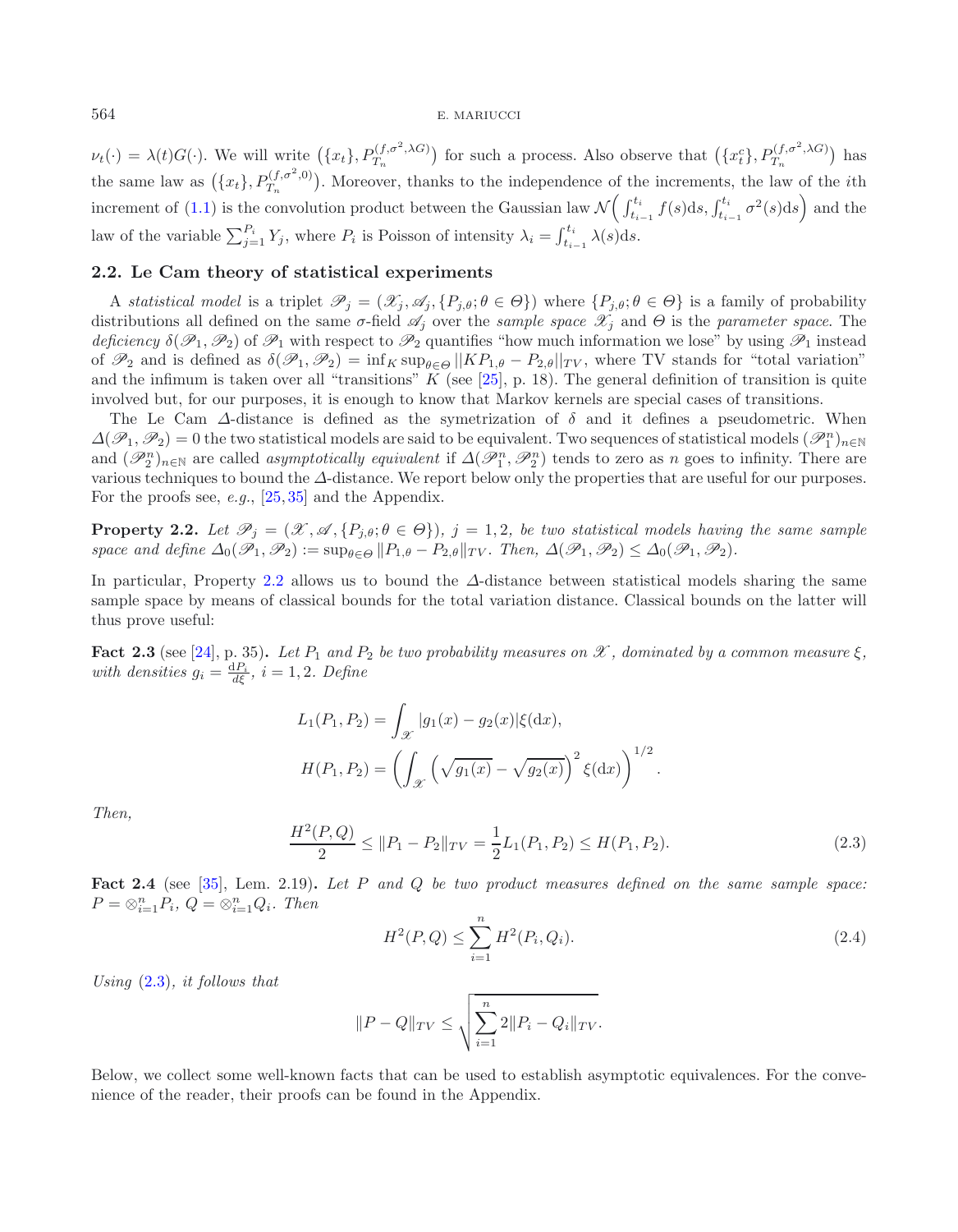**Fact 2.5.** *Let*  $Q_1 \sim \mathcal{N}(\mu_1, \sigma_1^2)$  *and*  $Q_2 \sim \mathcal{N}(\mu_2, \sigma_2^2)$ *. Then* 

$$
||Q_1 - Q_2||_{TV} \le \sqrt{\left(1 - \frac{\sigma_1}{\sigma_2}\right)^2 + \frac{(\mu_1 - \mu_2)^2}{2\sigma_2^2}} \le \sqrt{\left(1 - \frac{\sigma_1^2}{\sigma_2^2}\right)^2 + \frac{(\mu_1 - \mu_2)^2}{2\sigma_2^2}}.
$$

<span id="page-5-4"></span>**Fact 2.6.** Let  $m_i(\cdot)$  and  $\sigma(\cdot)$  be real functions such that  $\int_{\mathbb{R}} \frac{m_i(s)^2}{\sigma(s)^2} ds < \infty$ ,  $i = 1, 2$ , with  $\sigma(\cdot) > 0$ . Then, with the same notation as in Section 2.1. *the same notation as in Section* [2.1](#page-2-0)*:*

$$
L_1\left(P_t^{(m_1,\sigma^2,0)}, P_t^{(m_2,\sigma^2,0)}\right) = 2\left(1 - 2\phi\left(-\frac{D_t}{2}\right)\right), \quad \forall t > 0,
$$

*where*  $\phi$  *denotes the cumulative distribution function of a Gaussian random variable*  $\mathcal{N}(0,1)$  *and* 

$$
D_t^2 = \int_0^t \frac{(m_1(s) - m_2(s))^2}{\sigma^2(s)} ds.
$$

<span id="page-5-3"></span>*In particular,*  $L_1(P_t^{(m_1,\sigma^2,0)}, P_t^{(m_2,\sigma^2,0)}) = O(D_t)$ .

<span id="page-5-5"></span>**Property 2.7.** Let  $\mathscr{P}_i = (\mathscr{X}_i, \mathscr{A}_i, \{P_{i,\theta}, \theta \in \Theta\}), i = 1, 2$ , be two statistical models. Let  $S : \mathscr{X}_1 \to \mathscr{X}_2$  be a *sufficient statistics such that the distribution of* S *under*  $P_{1,\theta}$  *is equal to*  $P_{2,\theta}$ *. Then*  $\Delta(\mathscr{P}_1, \mathscr{P}_2) = 0$ *.* 

## <span id="page-5-1"></span>**2.3. The parameter space**

We now state the different kinds of assumptions on the non-parametric classes *<sup>F</sup>*, Λ and *<sup>G</sup>* that will show up in the statements of the theorems:

(F1) Every  $f \in \mathscr{F}$  is continuous and  $\sup_{t \in \mathbb{R}} \{ |f(t)| : f \in \mathscr{F} \} \leq B$ , for some constant B. (F2) Defining:

$$
\bar{f}_n(t) = \begin{cases} f(t_i) & \text{if } t_{i-1} \le t < t_i, \quad i = 1, ..., n; \\ f(T_n) & \text{if } t = T_n; \end{cases}
$$
\n(2.5)

we have

<span id="page-5-2"></span>
$$
\lim_{n \to \infty} \sup_{f \in \mathcal{F}} \int_0^{T_n} \frac{(f(t) - \bar{f}_n(t))^2}{\sigma_n^2(t)} dt = 0.
$$
\n(2.6)

(L1) Denoting by  $\|\cdot\|_1$  the  $L_1$  norm on  $\mathbb{R}$ , we require  $\sup_{\lambda \in \Lambda} ||\lambda||_1 \leq L_1$ , for some constant  $L_1$ .

- (L2) Denoting by  $\|\cdot\|_2$  the  $L_2$  norm on  $\mathbb{R}$ , we ask  $\sup_{\lambda \in \Lambda} ||\lambda||_2^2 \leq L_2$ , for some constant  $L_2$ .
- (G1)  $\mathscr G$  is a subset of discrete distributions concentrated on  $\mathbb Z$ .
- $(G2)$  *G* is a subset of absolutely continuous distributions with respect to Lebesgue,  $h = \frac{dG}{d\text{Leb}}$ . We ask that there are uniform constants  $N_1, N_2 > 0$  such that  $h \leq N_2$  Leb-a.e. on  $[-\frac{1}{N_1}, \frac{1}{N_1}]$ .

## <span id="page-5-0"></span>**2.4. Main results and examples**

Recall that models [\(1.1\)](#page-0-0) and [\(1.2\)](#page-1-0) depend on diffusion coefficients  $\sigma_n(\cdot) = \varepsilon_n \sigma(\cdot)$ , where  $\varepsilon_n$  is either 1 (if  $T_n \to \infty$ ) or  $\varepsilon_n \to 0$  (if  $T_n = T$  finite). We will assume that  $\sigma(\cdot)$  is absolutely continuous, strictly positive, and its logarithmic derivative is uniformly bounded: There exists a constant  $C_1$  such that:

$$
\left| \frac{\mathrm{d}}{\mathrm{d}t} \ln \sigma(t) \right| \le C_1, \quad t \in \mathbb{R}.
$$
 (2.7)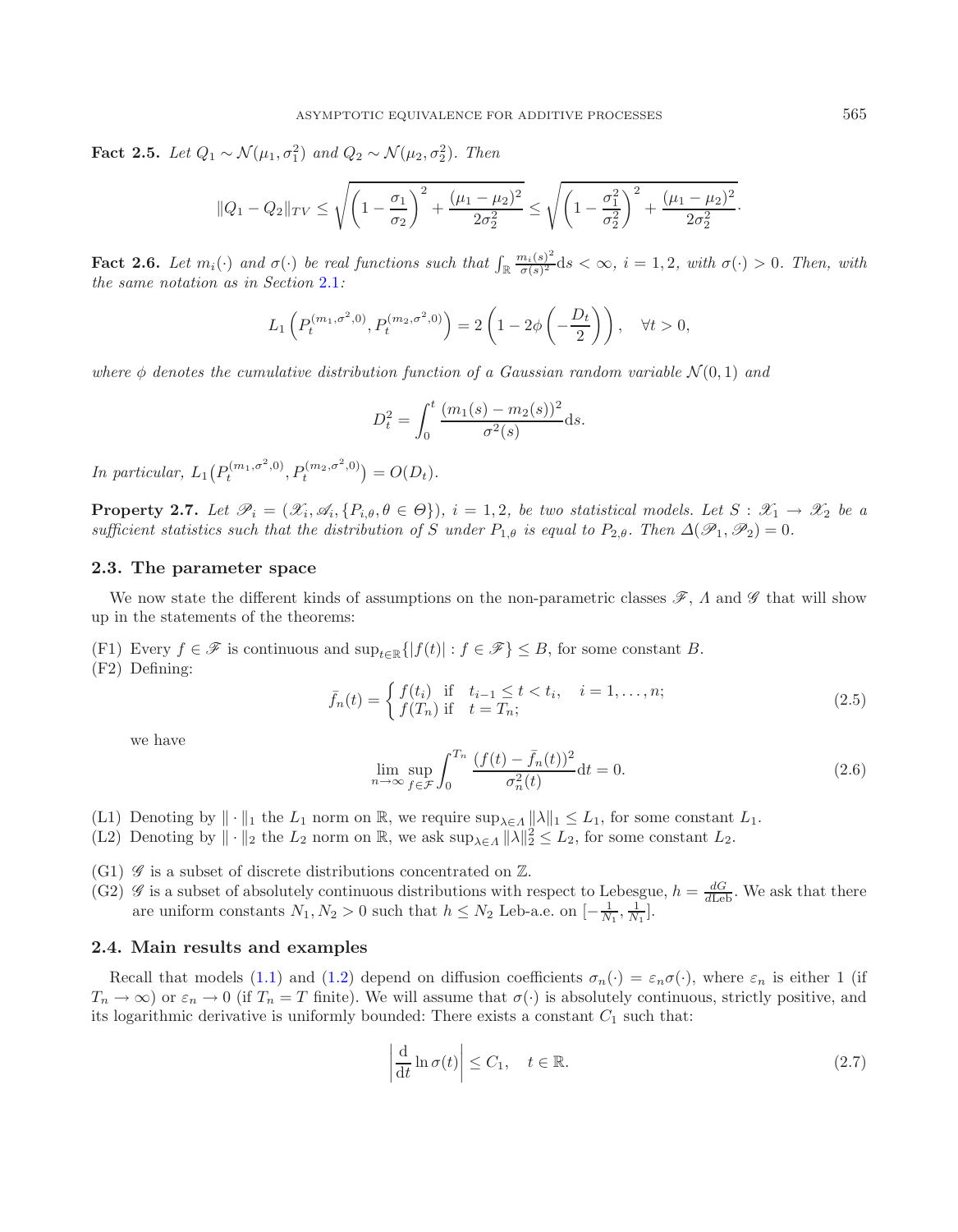<span id="page-6-1"></span>Our main results are then:

**Theorem 2.8.** *Suppose that the parameter space*  $\mathcal{F}$  *fulfills the assumptions* (F1) *and* (F2) *and let*  $\sigma(\cdot)$  *satisfy* [\(2.7\)](#page-5-2) *as above. If, in addition,* Λ *and <sup>G</sup> satisfy assumptions* (L2) *and* (G1)*, respectively, then, for* n *big enough, we have*

$$
\Delta(\mathscr{P}_n, \mathscr{Q}_n) = \Delta(\mathscr{Q}_n, \mathscr{W}_n) \le O\bigg(\sup_{f \in \mathscr{F}} \int_0^{T_n} \frac{(f(t) - \bar{f}_n(t))^2}{\sigma_n^2(t)} \mathrm{d}t + T_n \Delta_n + \sqrt{\Delta_n}\bigg).
$$

<span id="page-6-3"></span>*Here, the* O *depends only on the constants*  $C_1$  *and*  $L_2$ *.* 

<span id="page-6-2"></span>**Theorem 2.9.** *Suppose that the parameter space*  $\mathscr F$  *fulfills the assumptions* (F1) *and* (F2) *and let*  $\sigma(\cdot)$  *be as above. Suppose also there exist*  $m_{\sigma}$ ,  $M_{\sigma}$  *such that*  $0 < m_{\sigma} \leq \sigma(\cdot) \leq M_{\sigma} < \infty$ *. Let*  $\beta_i = B(t_i - t_{i-1}) + \sqrt{\sigma_i}$ . *Moreover suppose that* Λ *fulfills assumptions* (L1)*,* (L2) *and <sup>G</sup> fulfills assumption* (G2)*. Then, for* n *big enough, we have*

$$
\Delta(\mathscr{P}_n, \mathscr{Q}_n) = \Delta(\mathscr{W}_n, \mathscr{Q}_n) \le O\left(\sup_{f \in \mathscr{F}} \int_0^{T_n} \frac{(f(t) - \bar{f}_n(t))^2}{\sigma_n^2(t)} \mathrm{d}t + T_n \Delta_n + \Delta_n^{\frac{1}{4}}\right).
$$

*Here the leading terms in the* O *depend on*  $L_1$ ,  $N_2$  *and*  $M_{\sigma}$  *only.* 

As a corollary, when  $\mathscr F$  consists of uniformly bounded  $\alpha$ -Hölder functions, one retrieves the rates of convergence stated in Theorem [1.1.](#page-2-1) We now give some examples of situations where our results can be applied.

**Example 2.10.** The sum of a diffusion process and an inhomogeneous Poisson process: this corresponds to setting  $Y_1 \equiv 1$ , so that *G* consists of the only Dirac mass in 1. Let  $\sigma_n(\cdot) = \varepsilon_n \sigma(\cdot)$  satisfy [\(2.7\)](#page-5-2) as above, and  $\Lambda$ satisfy assumption (L2). If  $\mathscr F$  is a class of  $\alpha$ -Hölder, uniformly bounded functions on R with  $\alpha \in (0,1]$ , for n big enough, an application of Theorem [2.8](#page-6-1) yields:

$$
\Delta(\mathscr{P}_n, \mathscr{Q}_n) = \Delta(\mathscr{Q}_n, \mathscr{W}_n) = O\left(\sqrt{\Delta_n} + T_n \Delta_n + T_n \Delta_n^{2\alpha} \varepsilon_n^{-2}\right).
$$

**Example 2.11.** Merton model inhomogeneous in time: This corresponds to *G* being a parametric class of Gaussian random distributions  $\mathcal{N}(m, \Gamma^2)$ ,  $\Gamma > 0$ . Suppose that  $\sigma(\cdot)$  is as in Example [2.10](#page-6-2) and  $\Lambda$  satisfies assumptions (L1) and (L2). Let  $\mathscr F$  be a class of  $\alpha$ -Hölder, uniformly bounded functions on R with  $\alpha \in (0,1]$ . Then, for  $n$  big enough, an application of Theorem  $2.9$  yields:

$$
\Delta(\mathscr{P}_n, \mathscr{Q}_n) = \Delta(\mathscr{Q}_n, \mathscr{W}_n) = O\left(\sqrt[4]{\Delta_n} + T_n \Delta_n + T_n \Delta_n^{2\alpha} \varepsilon_n^{-2}\right).
$$

#### <span id="page-6-0"></span>**2.5. Discussion**

**Remark 2.12.** Hypotheses (F1), (F2) are modeled on those in [\[1](#page-16-0)]. They are satisfied, for example, by any class  $\mathscr F$  of uniformly bounded  $\alpha$ -Hölder functions, with  $\alpha$  depending on the asymptotics of the data  $\Delta_n$ ,  $T_n$ ,  $\varepsilon_n$ , as well as by uniformly bounded Sobolev  $W^{\alpha,2}$  functions. Hypothesis [\(2.7\)](#page-5-2) on  $\sigma^2(\cdot)$  also appears in [\[1\]](#page-16-0). The non-parametric classes  $\Lambda$  and  $\mathscr G$  were introduced to stress that the precise parameters  $\lambda$ ,  $G$  chosen do not play any role in the proofs.

**Remark 2.13.** In the case where  $\mathscr G$  satisfies Assumption (G1) (*i.e.* the  $Y_i$ 's are discrete), the Markov kernel K in Lemma [3.2](#page-8-1) does not depend on  $\sigma(\cdot)$ . Hence, combining our Theorem [2.8](#page-6-1) with the one by Carter [\[8](#page-16-21)] one can obtain the same equivalence result when  $\sigma(\cdot)$  is an unknown nuisance parameter.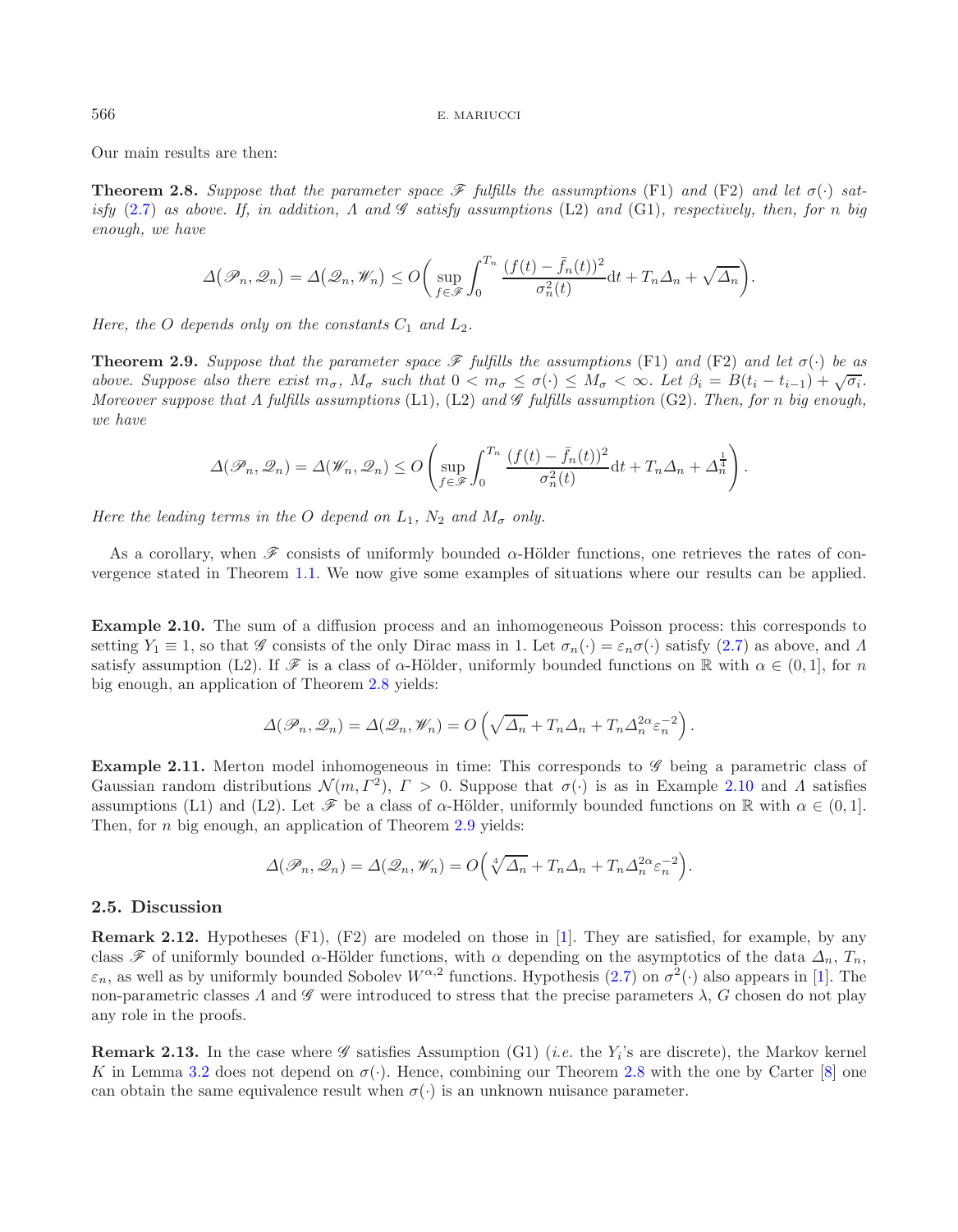**Remark 2.14.** An important advantage of showing the asymptotic equivalence between statistical models is that it allows to transfer statistical inference procedures from one model to the other. This is done in such a way that the asymptotic risk remains the same, at least for bounded loss functions. When the proof of such an equivalence is constructive, one can provide a precise recipe for producing, from a sequence of procedures in one problem, an asymptotically equivalent sequence in the other one. Formally, let us consider two sequences of statistical models  $\mathcal{P}_j^n = (\mathcal{X}_{j,n}, \mathcal{A}_{j,n}, \{P_{j,n,\theta}; \theta \in \Theta\})$  and a decision or action space  $(A, \mathcal{A})$ . Furthermore, for every n, let us<br>denote by  $g_{\theta}$  a possibly *randomized decision procedure* in  $\mathcal{P}^n$  *i.e.* a Markoy denote by  $\rho_{j,n}$  a possibly *randomized decision procedure* in  $\mathcal{P}_j^n$ , *i.e.* a Markov kernel  $\rho_{j,n} : (\mathcal{X}_{j,n}, \mathcal{A}_{j,n}) \mapsto (A, \mathcal{A})$ <br>and by  $B(\mathcal{P}_j)$  a  $\mu_j$ ,  $\mu_j$  the risk in the model  $\mathcal{P}_j$ , with respect t and by  $R(\mathscr{P}_{j,n}, \rho_{j,n}, L_n, \theta)$  the *risk* in the model  $\mathscr{P}_{j,n}$  with respect to the decision rule  $\rho_{j,n}$  and the loss function  $L_n$ . One says that the sequences of procedures  $\rho_{1,n}$  and  $\rho_{2,n}$  are *asymptotically equivalent* if for any sequence of bounded loss function  $L_n$  one has  $\lim_{n\to\infty} \sup_{\theta \in \Theta} |R(\mathscr{P}_{1,n}, \rho_{1,n}, L_n, \theta) - R(\mathscr{P}_{2,n}, \rho_{2,n}, L_n, \theta)| = 0.$ 

In this paper there are essentially four statistical models that we prove to be mutually asymptotically equivalent:  $\mathscr{P}_n$ ,  $\mathscr{W}_n$ ,  $\mathscr{Q}_n$  and  $\tilde{\mathscr{Q}}_n$  (which is associated with the observation of the increments of  $(y_t)$  as in [\(1.2\)](#page-1-0)). The proofs of Theorems [2.8](#page-6-1) and [2.9](#page-6-3) allow us to use the knowledge of a sequence of procedures in  $\mathscr{P}_n$ ,  $\mathscr{W}_n$  or  $\tilde{\mathscr{Q}}_n$  for producing one in  $\mathscr{Q}_n$ .

For example, suppose that *G* satisfies assumption (G1) and let  $(\delta_n)$  be a sequence of procedures in  $\mathcal{D}_n$ . Define a sequence of procedures in  $\mathscr{Q}_n$  as:

<span id="page-7-2"></span>
$$
\gamma_n(z_0,\ldots,z_n):=\delta_n(z_1-z_0-[z_1-z_0],\ldots,z_n-z_{n-1}-[z_n-z_{n-1}]),\quad z_0,\ldots,z_n\in\mathbb{R},
$$

where [z] denotes the the closest integer to z. Then  $(\gamma_n)$  is asymptotically equivalent to  $(\delta_n)$ .

<span id="page-7-0"></span>Remark that, up to this point, we did not use the knowledge of  $\sigma^2(\cdot)$ . In particular, if one disposes of a sequence of estimators of  $f(\cdot)$  in  $\tilde{\mathscr{Q}}_n$  an equivalent one can be deduced in  $\mathscr{Q}_n$  also when  $\sigma^2(\cdot)$  is unknown.

# 3. Proofs

# <span id="page-7-1"></span>**3.1. Bernoulli approximation**

<span id="page-7-3"></span>**Lemma 3.1.** *Let*  $(N_i)_{i=1}^n$ ,  $(N_i)_{i=1}^n$ ,  $(Y_i)_{i=1}^n$  and  $(\varepsilon_i)_{i=1}^n$  be samples of, respectively, Gaussian random variables<br> $\mathcal{N}(m_i, \sigma^2)$  Poisson random variables  $\mathcal{P}(1_i)$  random variables with common dis  $\mathcal{N}(m_i, \sigma_i^2)$ , Poisson random variables  $\mathcal{P}(\lambda_i)$ , random variables with common distribution G and Bernoulli<br>random variables of parameters  $\alpha_i := \lambda_i e^{-\lambda_i}$ . Let us denote by  $Q_N$  (resp.  $Q_{N,N}$ ) and  $\lambda_i$  and  $N$ *random variables of parameters*  $\alpha_i := \lambda_i e^{-\lambda_i}$ . Let us denote by  $Q_{N_i}$  (resp.  $Q_{(Y_i, P_i)}$ ,  $Q_{(Y_1, \varepsilon_i)}$ ) the law of  $N_i$ *(resp.*  $\sum_{j=1}^{P_i} Y_j$ *,*  $\varepsilon_i Y_1$ *). Then* 

$$
\| \otimes_{i=1}^{n} Q_{N_i} * Q_{(Y_i, P_i)} - \otimes_{i=1}^{n} Q_{N_i} * Q_{(Y_1, \varepsilon_i)} \|_{TV} \le 2 \sqrt{\sum_{i=1}^{n} \lambda_i^2}
$$
\n(3.1)

*where the symbol* ∗ *denotes the product convolution between measures.*

*Proof.* Observe that:

$$
\|Q_{N_i} * Q_{(Y_i, P_i)} - Q_{N_i} * Q_{(Y_1, \varepsilon_i)}\|_{TV} = \sup_{A \in \mathscr{B}(\mathbb{R})} \left| \sum_{k \ge 0} \mathbb{P}\left(N_i + \sum_{j=1}^k Y_j \in A\right) e^{-\lambda_i} \frac{\lambda_i^k}{k!} - (1 - \alpha_i) \mathbb{P}(N_i \in A) - \alpha_i \mathbb{P}(N_i + Y_1 \in A) \right|
$$
  

$$
= \sup_{A \in \mathscr{B}(\mathbb{R})} \left| \sum_{k \ge 2} \left( \mathbb{P}\left(N_i + \sum_{j=1}^k Y_j \in A\right) - \mathbb{P}(N_i \in A) \right) e^{-\lambda_i} \frac{\lambda_i^k}{k!} \right|
$$
  

$$
\le 2 \sum_{k \ge 2} e^{-\lambda_i} \frac{\lambda_i^k}{k!} \le 2\lambda_i^2.
$$

We get  $(3.1)$  thanks to Fact [2.4.](#page-4-3)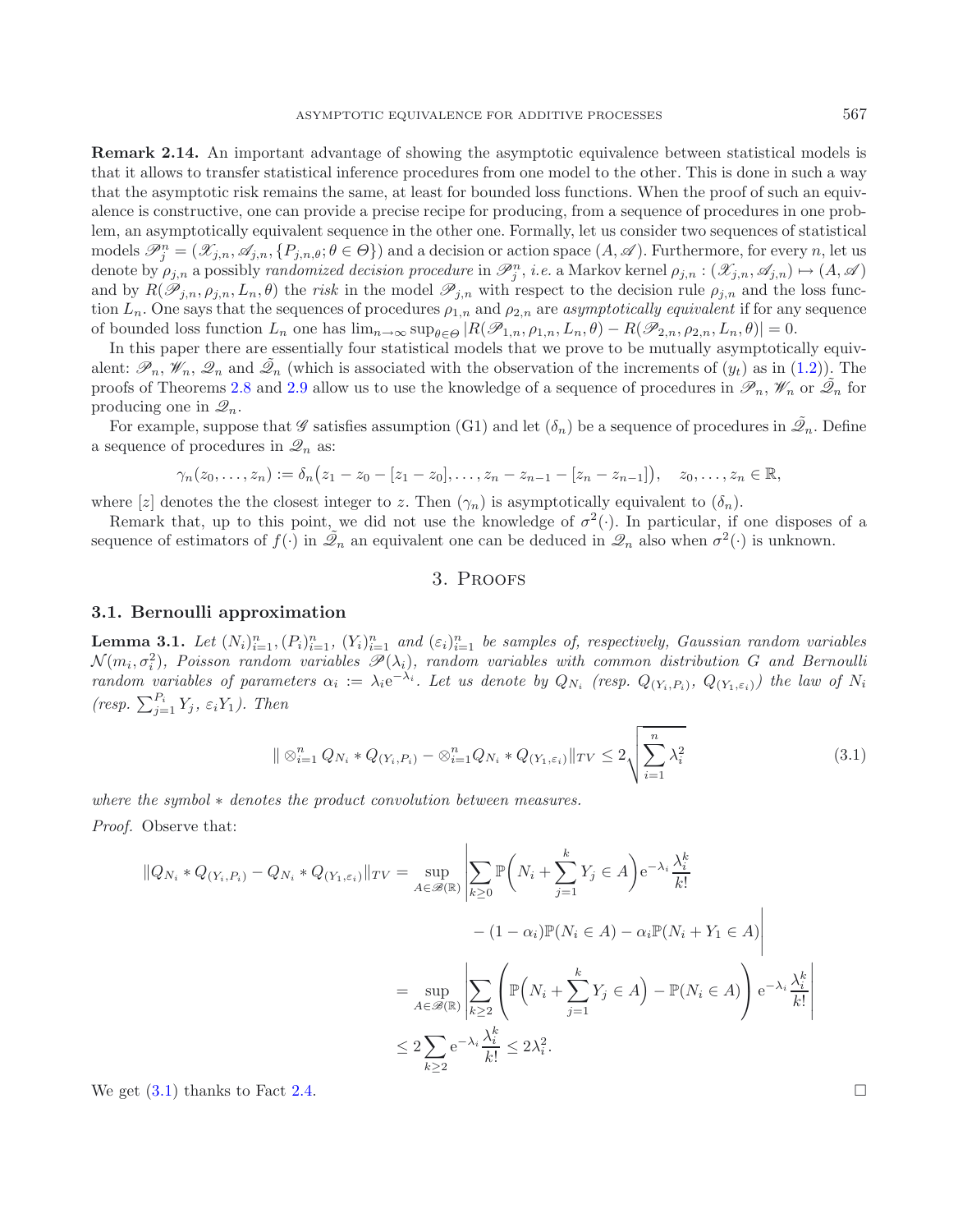# <span id="page-8-1"></span><span id="page-8-0"></span>**3.2. Explicit construction of Markov kernels**

**Lemma 3.2.** *Let*  $(N_i)_{i=1}^n$  *and*  $(\varepsilon_i)_{i=1}^n$  *be samples of, respectively, Gaussian random variables*  $\mathcal{N}(m_i, \sigma_i^2)$  *with*  $|m_i| < \frac{1}{n}$  *and Bernoulli random variables of narameters*  $\alpha_i := \lambda_i e^{-\lambda_i}$ ,  $\lambda_i > 0$  $|m_i|$  ≤  $\frac{1}{3}$  and Bernoulli random variables of parameters  $\alpha_i := \lambda_i e^{-\lambda_i}$ ,  $\lambda_i > 0$ . Moreover, let  $Y_1$  be a discrete<br>random variable taking values in  $\mathbb{Z}$  and denote by  $\alpha_i$ , (resp.  $\alpha_i$ , ) the law of N. (re *random variable taking values in*  $\mathbb{Z}$  *and denote by*  $Q_{N_i}$  *(resp.*  $Q_{(Y_1, \varepsilon_i)}$ *) the law of*  $N_i$  *(resp.*  $\varepsilon_i Y_1$ *). For all* x *in*  $\mathbb{R}$  *denote by* [x] *the nearest integer* to x and define the Mark <sup>R</sup> *denote by* [x] *the nearest integer to* x *and define the Markov kernel*

$$
K(x, A) = \mathbb{I}_A(x - [x]), \quad \forall A \in \mathscr{B}(\mathbb{R}).
$$

*Then*

$$
\| \otimes_{i=1}^{n} K(Q_{N_i} * Q_{(Y_1, \varepsilon_i)}) - \otimes_{i=1}^{n} Q_{N_i} \|_{TV} \leq \sqrt{2 \sum_{i=1}^{n} \left( \frac{6}{\sigma_i} \varphi \left( \frac{1}{6\sigma_i} \right) + 4\phi \left( \frac{-1}{6\sigma_i} \right) \right)}
$$
(3.2)

*where* <sup>∗</sup> *stands for the convolution product,* φ *denotes the cumulative distribution of a Gaussian random variable*  $\mathcal{N}(0, 1)$  *and*  $\varphi$  *the derivative of*  $\phi$ *.* 

*Proof.* Denote by  $g_i(\cdot)$  the density of  $N_i$ , by  $h(\cdot)$  the density of  $Y_1$  with respect to the counting measure and define  $G_i(x, k) := (1 - \alpha_i)g_i(x) + \alpha_i g_i(x - k)$ ,  $\forall x \in \mathbb{R}$ ,  $\forall k \in \mathbb{Z}$ . We have, for all i:

$$
||K(Q_{N_i} * Q_{(Y_1, \varepsilon_i)}) - Q_{N_i}||_{TV} = \sup_{A \in \mathscr{B}(\mathbb{R})} \left| \int \mathbb{I}_A(x - [x]) \left[ (1 - \alpha_i) g_i(x) + \alpha_i \sum_{k \in \mathbb{Z}} h(k) g_i(x - k) \right] dx \right|
$$
  

$$
- \int \mathbb{I}_A(x) g_i(x) dx \left|
$$
  

$$
\leq \sup_{A \in \mathscr{B}(\mathbb{R})} \sum_{k \in \mathbb{Z}} h(k) \left| \int \left( \mathbb{I}_A(x - [x]) G_i(x, k) - \mathbb{I}_A(x) g_i(x) \right) dx \right|.
$$

Writing  $\int \mathbb{I}_A(x-[x])G_i(x,k)dx$  as  $\sum_{l\in\mathbb{Z}}\int_{-\frac{1}{2}}^{\frac{1}{2}} \mathbb{I}_A(x)G_i(x+l,k)dx$ , one can bound  $\int (\mathbb{I}_A(x - [x])G_i(x, k) \mathbb{I}_A(x)g_i(x)\mathrm{d}x\Big|$  by the sum of the following three terms:

$$
I = \left| \int_{-\frac{1}{2}}^{\frac{1}{2}} \mathbb{I}_A(x) \left[ G_i(x, k) + G_i(x + k, k) - g_i(x) \right] dx \right|
$$
  
\n
$$
= \left| \int_{-\frac{1}{2}}^{\frac{1}{2}} \mathbb{I}_A(x) \left[ \alpha_i g_i(x - k) + (1 - \alpha_i) g_i(x + k) \right] dx \right| \le \int_{-\frac{1}{2}}^{\frac{1}{2}} (g_i(x - k) + g_i(x + k)) dx
$$
  
\n
$$
II = \sum_{l \in \mathbb{Z}^* - \{k\}} \int_{-\frac{1}{2}}^{\frac{1}{2}} |G_i(x + l, k)| dx \le \sum_{l \in \mathbb{Z}^* - \{k\}} \int_{-\frac{1}{2}}^{\frac{1}{2}} (g_i(x + l) + g_i(x + l - k)) dx
$$
  
\n
$$
III = \int_{\left[-\frac{1}{2}, \frac{1}{2}\right]^{c}} g_i(x) dx.
$$

Since  $\left| \int \left( \mathbb{I}_A(x-[x])G_i(x,0) - \mathbb{I}_A(x)g_i(x) \right) dx \right| \leq \int_{[-\frac{1}{2},\frac{1}{2}]^c} g_i(x) dx$  and  $h(0) \leq 1$ , we obtain

$$
||K(Q_{N_i} * Q_{(Y_1, \varepsilon_i)}) - Q_{N_i}||_{TV} \le \sum_{k \in \mathbb{Z}^*} h(k) \int_{-\frac{1}{2}}^{\frac{1}{2}} (g_i(x - k) + g_i(x + k)) dx + \sum_{k \in \mathbb{Z}^*, l \in \mathbb{Z}^* - \{k\}} h(k) \int_{-\frac{1}{2}}^{\frac{1}{2}} (g_i(x + l) + g_i(x + l - k)) dx + 2 \int_{[-\frac{1}{2}, \frac{1}{2}]^c} g_i(x) dx.
$$

<span id="page-8-2"></span>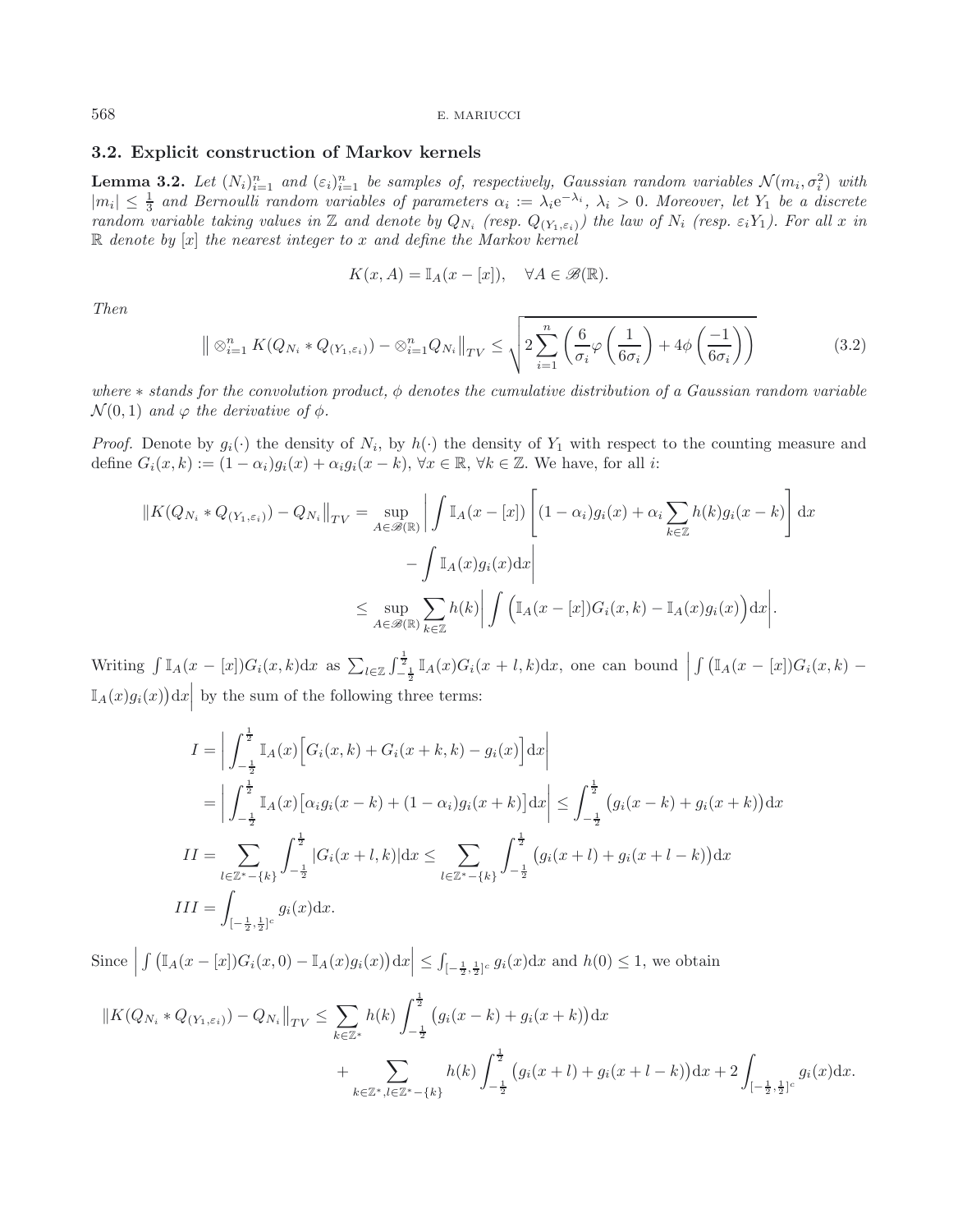Using the mean value theorem one can write

$$
\int_{-\frac{1}{2}}^{\frac{1}{2}} (g_i(x-k) + g_i(x+k)) dx = \phi \left( \frac{1/2 - k - m_i}{\sigma_i} \right) - \phi \left( \frac{-1/2 - k - m_i}{\sigma_i} \right)
$$

$$
+ \phi \left( \frac{1/2 + k - m_i}{\sigma_i} \right) - \phi \left( \frac{-1/2 + k - m_i}{\sigma_i} \right)
$$

$$
= \frac{1}{\sigma_i} (\varphi(\xi_{1,k}) + \varphi(\xi_{2,k}))
$$

for some  $\xi_{1,k} \in \left[\frac{-1/2 - k - m_i}{\sigma_i}, \frac{1/2 - k - m_i}{\sigma_i}\right]$  and  $\xi_{2,k} \in \left[\frac{-1/2 + k - m_i}{\sigma_i}, \frac{1/2 + k - m_i}{\sigma_i}\right]$ . In particular, since  $|m_i| \leq \frac{1}{3}$  one has that  $\varphi(\xi_{j,k}) \leq \varphi\left(\frac{1}{6\sigma_i}\right), j = 1, 2$ , hence

$$
\sum_{k\in\mathbb{Z}^*} h(k) \int_{-\frac{1}{2}}^{\frac{1}{2}} \left( g_i(x-k) + g_i(x+k) \right) dx \leq \sum_{k\in\mathbb{Z}^*} \frac{2h(k)}{\sigma_i} \varphi \left( \frac{1}{6\sigma_i} \right) \leq \frac{2}{\sigma_i} \varphi \left( \frac{1}{6\sigma_i} \right).
$$

In the same way one can write

$$
\int_{-\frac{1}{2}}^{\frac{1}{2}} (g_i(x+l) + g_i(x+l-k)) dx = \frac{1}{\sigma_i} (\varphi(\eta_{1,l}) + \varphi(\eta_{2,l-k}))
$$

for some 
$$
\eta_{1,l} \in \left[\frac{-1/2 + l - m_i}{\sigma_i}, \frac{1/2 + l - m_i}{\sigma_i}\right]
$$
 and  $\eta_{2,l-k} \in \left[\frac{-1/2 + l - k - m_i}{\sigma_i}, \frac{1/2 + l - k - m_i}{\sigma_i}\right]$ . Then:  
\n
$$
\sum_{k \in \mathbb{Z}^*, l \in \mathbb{Z}^* - \{k\}} h(k) \int_{-\frac{1}{2}}^{\frac{1}{2}} (g_i(x+l) + g_i(x+l-k)) dx \le \sum_{k \in \mathbb{Z}^*, l \in \mathbb{Z}^* - \{k\}} \frac{h(k)}{\sigma_i} (\varphi(\eta_{1,l}) + \varphi(\eta_{2,l-k}))
$$
\n
$$
\le \sum_{k \in \mathbb{Z}^*, l \in \mathbb{Z}^* - \{k\}} \frac{h(k)}{\sigma_i} \varphi(\eta_{1,l}) + \sum_{k, w \in \mathbb{Z}^*} \frac{h(k)}{\sigma_i} \varphi(\eta_{2,w})
$$
\n
$$
\le \sum_{k \in \mathbb{Z}^*} \frac{h(k)}{\sigma_i} \sum_{l \in \mathbb{Z}^*} \varphi(\eta_{1,l}) + \sum_{k \in \mathbb{Z}^*} \frac{h(k)}{\sigma_i} \sum_{w \in \mathbb{Z}^*} \varphi(\eta_{2,w})
$$
\n
$$
\le \frac{1}{\sigma_i} \sum_{l \in \mathbb{Z}^*} (\varphi(\eta_{1,l}) + \varphi(\eta_{2,l})).
$$

Now,  $|\eta_{i,l}| \ge \frac{|l|-5/6}{\sigma_i}$ ,  $i = 1, 2$ , so 1  $\sigma_i$  $\sum$ l∈Z<sup>∗</sup>  $(\varphi(\eta_{1,l}) + \varphi(\eta_{2,l})) \leq \frac{4}{\sigma_1}$  $\sigma_i$ <sup>'</sup>  $\begin{pmatrix} 1 \end{pmatrix}$  $6\sigma_i$  $+$  $\frac{1}{-}$  $\sigma_i$  $\sum$  $\sum_{|l|\geq 2} \varphi\left(\frac{|l|-5/6}{\sigma_i}\right)$  $\sigma_i$  $\leq$   $\frac{4}{1}$  $\sigma_i$ <sup>'</sup>  $\begin{pmatrix} 1 \end{pmatrix}$  $6\sigma_i$  $+ 2 \int_{0}^{\infty}$  $\int_{\frac{1}{6\sigma_i}} \varphi(x) dx.$ 

Finally,  $\int_{[-\frac{1}{2},\frac{1}{2}]^c} g_i(x) dx \leq \int_{[-\frac{1}{6\sigma_i},\frac{1}{6\sigma_i}]^c} \varphi(x) dx = 2\phi\left(-\frac{1}{6\sigma_i}\right)$ . Using Fact [2.4,](#page-4-3) these computations imply [\(3.2\)](#page-8-2)  $\Box$  $\Box$ **Remark 3.3.** In the case where  $Y_1 \equiv 1$  (see Ex. [2.10\)](#page-6-2) one can also consider a, maybe, more natural Markov kernel, that is:

 $\setminus$ 

$$
K(x, A) = \mathbb{I}_A(\Psi(x)), \quad \text{with} \ \ \Psi(x) = \begin{cases} x & \text{if } x \le \frac{1}{2}, \\ x - 1 & \text{otherwise.} \end{cases}
$$

<span id="page-9-0"></span>However, the rate of convergence in [\(3.2\)](#page-8-2) turns out to be asymptotically the same regardless of the chosen kernel.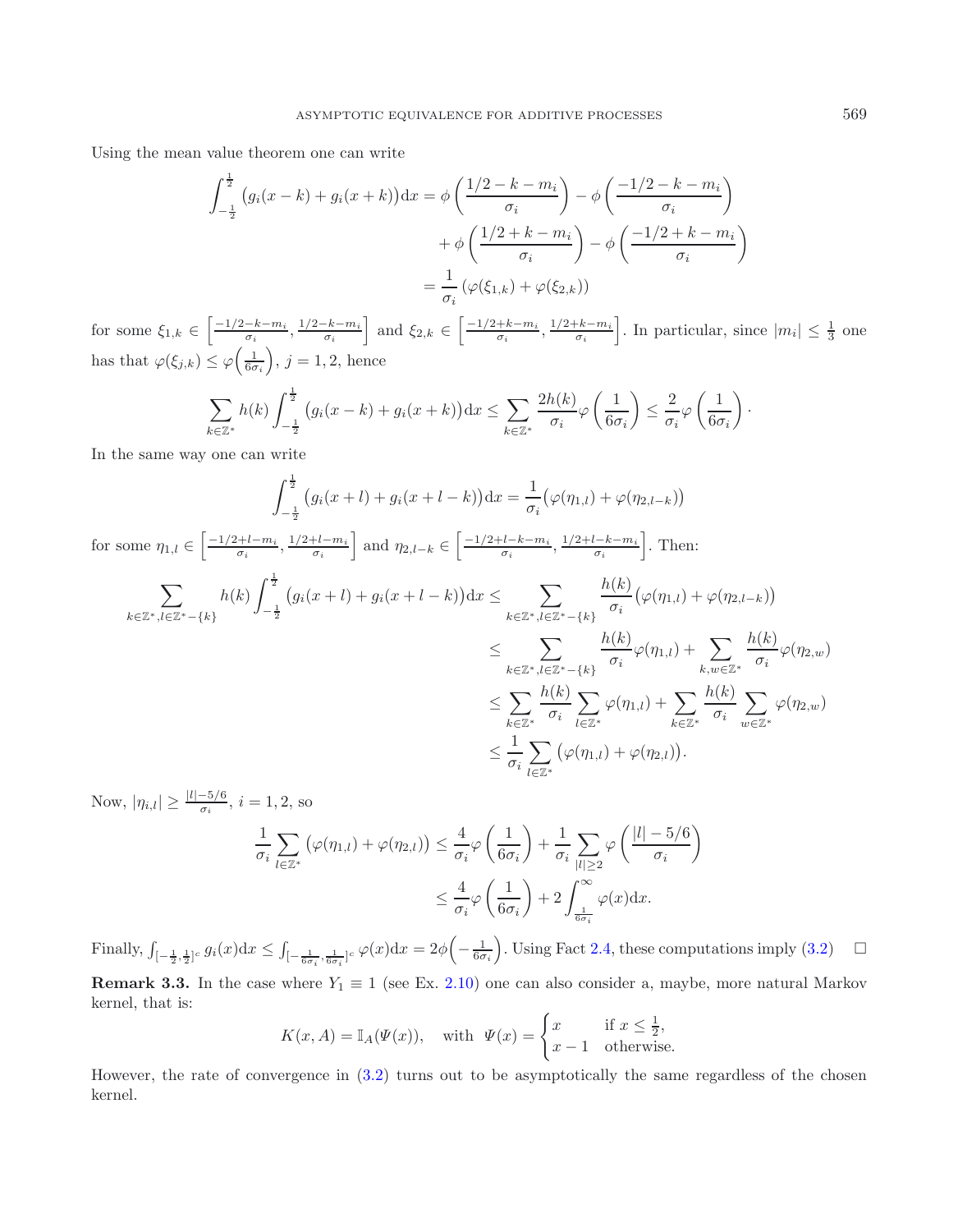**Lemma 3.4.** *Let*  $(N_i)_{i=1}^n$  *and*  $(\varepsilon_i)_{i=1}^n$  *be samples of, respectively, Gaussian random variables*  $\mathcal{N}(m_i, \sigma_i^2)$  *with*  $|m_i| \leq L$  for some constant L and Bernoulli random variables of parameters  $\alpha := \lambda_i e^{-\$  $|m_i|$  ≤ L for some constant L and Bernoulli random variables of parameters  $\alpha_i := \lambda_i e^{-\lambda_i}$ . Moreover, let  $Y_1$  be a random variable with density  $h(.)$  with respect to the Lebesque measure and denote by  $O_{Y_1}$  (resp.  $O$ *a random variable with density*  $h(\cdot)$  *with respect to the Lebesgue measure and denote by*  $Q_{N_i}$  *(resp.*  $Q_{(Y_1,\varepsilon_i)}$ *)* the *law of*  $N_i$  (resp.  $\varepsilon_i Y_1$ ). Fix a  $0 < \varepsilon < 1$  and define, for all i, the Markov kernel

$$
K_i(x, A) = \begin{cases} \mathbb{I}_A(x) & \text{if } x \in B_i := [-(L + \sigma_i^{1-\varepsilon}), L + \sigma_i^{1-\varepsilon}],\\ \frac{1}{\sqrt{2\pi\sigma_i^2}} \int_A e^{-\frac{y^2}{2\sigma_i^2}} \mathrm{d}y, & \text{if } x \in B_i^c. \end{cases}
$$

*Then*

$$
\| \otimes_{i=1}^n K_i(Q_{N_i} * Q_{(Y_1, \varepsilon_i)}) - \otimes_{i=1}^n Q_{N_i} \|_{TV} \leq \sqrt{2 \sum_{i=1}^n \left( 8\phi(-\sigma_i^{-\varepsilon}) + \frac{\alpha_i |m_i|}{\sqrt{2}\sigma_i} + 2\alpha_i \int_{-2\beta_i}^{2\beta_i} h(y) dy \right)}
$$

*where*  $\phi$  *denotes the cumulative distribution of a Gaussian random variable*  $\mathcal{N}(0, 1)$  *and*  $\beta_i = L + \sigma_i^{1-\epsilon}$ *.* 

*Proof.* The total variation distance between the measures  $K_i(Q_{N_i} * Q_{(Y_1, \varepsilon_i)})$  and  $Q_{N_i}$  is bounded by the sum of the following two terms:

$$
I = \sup_{A \in \mathcal{B}(\mathbb{R})} |K_i(Q_{N_i} * Q_{(Y_1, \varepsilon_i)})(A \cap B_i) - Q_{N_i}(A \cap B_i)|,
$$
  
\n
$$
II = \sup_{A \in \mathcal{B}(\mathbb{R})} |K_i(Q_{N_i} * Q_{(Y_1, \varepsilon_i)})(A \cap B_i^c) - Q_{N_i}(A \cap B_i^c)|.
$$

Denote by  $Q_{\tilde{N}_i}$  the distribution of the Gaussian random variable  $\tilde{N}_i \sim \mathcal{N}(0, \sigma_i^2)$ , then

$$
I = \sup_{A \in \mathscr{B}(\mathbb{R})} \left| \alpha_i \left( \mathbb{P}(N_i + Y_1 \in A \cap B_i) + \mathbb{P}(\tilde{N} \in A \cap B_i) \mathbb{P}(N_i + Y_1 \in B_i^c) - \mathbb{P}(N_i \in A \cap B_i) \right) \right|
$$
  
+ 
$$
(1 - \alpha_i) \mathbb{P}(\tilde{N}_i \in A \cap B_i) \mathbb{P}(N_i \in B_i^c) \Big|
$$
  

$$
\leq \sup_{A \in \mathscr{B}(\mathbb{R})} \alpha_i \left( \mathbb{P}(N_i + Y_1 \in A \cap B_i) + \left| \mathbb{P}(N_i + Y_1 \in B_i^c) \left[ \mathbb{P}(\tilde{N} \in A \cap B_i) - \mathbb{P}(\tilde{N} \in A \cap B_i) \right] \right|
$$
  
+ 
$$
\left| \mathbb{P}(N_i \in A \cap B_i) \left[ \mathbb{P}(N_i + Y_1 \in B_i^c) - 1 \right] \right| \right) + \mathbb{P}(N_i \in B_i^c)
$$
  

$$
\leq \alpha_i (2 \mathbb{P}(N_i + Y_1 \in B_i) + ||Q_{\tilde{N}_i} - Q_{N_i}||_{TV}) + \mathbb{P}(N_i \in B_i^c)
$$
  
and  

$$
II = \sup_{A \in \mathscr{B}(\mathbb{R})} \left| \mathbb{P}(\tilde{N}_i \in A \cap B_i^c) \mathbb{P}(N_i + \varepsilon_i Y_1 \in B_i^c) - \mathbb{P}(N_i \in A \cap B_i^c) \right|
$$
  

$$
\leq \mathbb{P}(\tilde{N}_i \in B_i^c) + \mathbb{P}(N_i \in B_i^c).
$$

Now observe that

$$
\bullet \ \mathbb{P}(N_i + Y_1 \in B_i) \leq \mathbb{P}(|Y_1| > 2\beta_i)\mathbb{P}(|N_i| > \beta_i) + \mathbb{P}(|Y_1| \leq 2\beta_i) \leq \mathbb{P}(N_i \in B_i^c) + \int_{-2\beta_i}^{2\beta_i} h(y) \mathrm{d}y;
$$

$$
\bullet \ \mathbb{P}(N_i \in B_i^c) = \phi\left(-\frac{L + \sigma_i^{1-\varepsilon} + m_i}{\sigma_i}\right) + 1 - \phi\left(\frac{L + \sigma_i^{1-\varepsilon} - m_i}{\sigma_i}\right) \leq \phi(-\sigma_i^{-\varepsilon}) + 1 - \phi(\sigma_i^{-\varepsilon}) = 2\phi(-\sigma_i^{-\varepsilon});
$$

• 
$$
\mathbb{P}(\tilde{N}_i \in B_i^c) = \phi\left(-\frac{L + \sigma_i^{1-\varepsilon}}{\sigma_i}\right) + 1 - \phi\left(\frac{L + \sigma_i^{1-\varepsilon}}{\sigma_i}\right) \leq 2\phi(-\sigma_i^{-\varepsilon}).
$$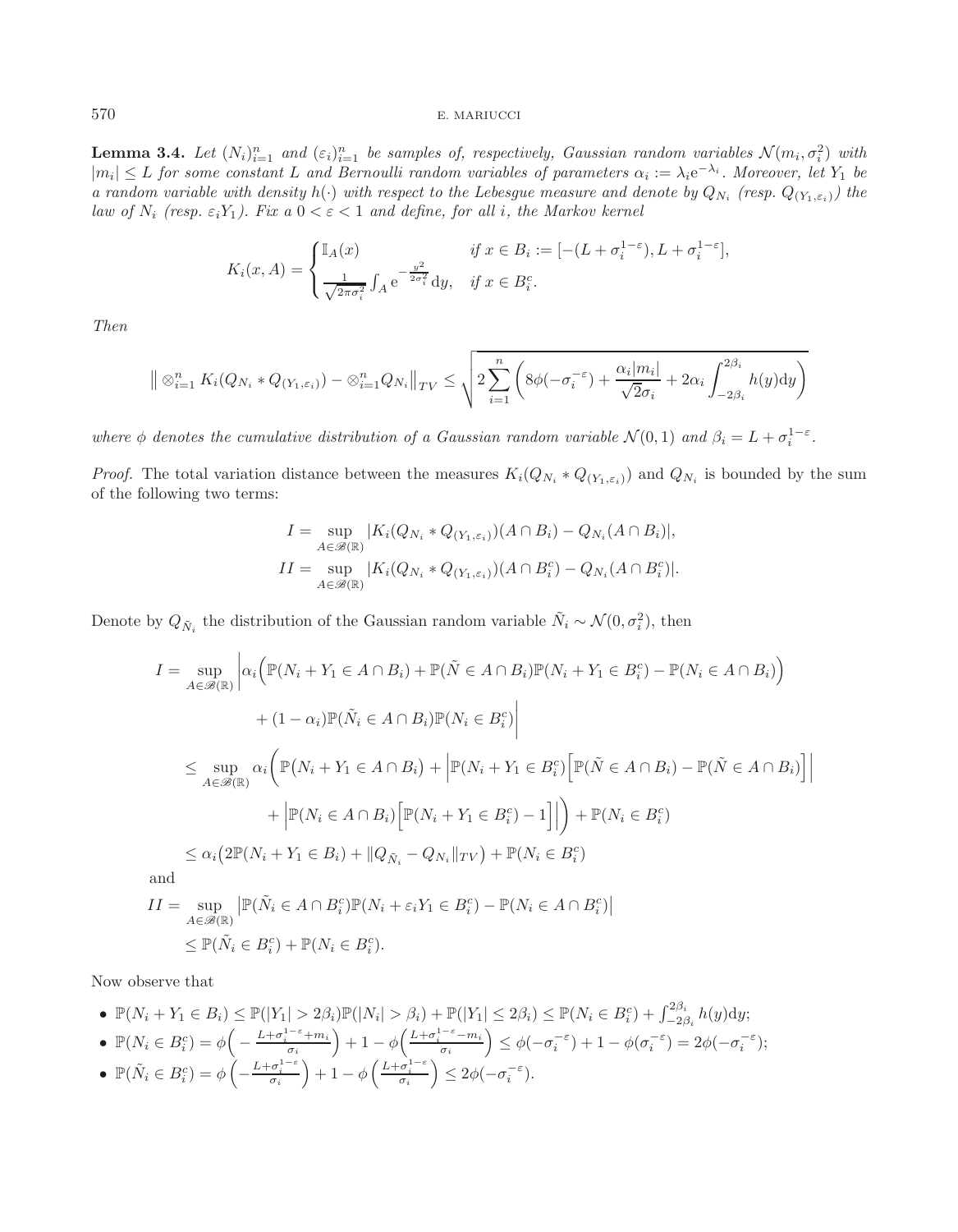Combining these bounds with Fact [2.5](#page-4-4) we get:

<span id="page-11-1"></span>
$$
I + II \le 8\phi(\sigma_i^{-\varepsilon}) + \alpha_i \int_{-2\beta_i}^{2\beta_i} h(y) dy + \alpha_i \frac{|m_i|}{\sqrt{2}\sigma_i}.
$$

<span id="page-11-0"></span>An application of Fact [2.4](#page-4-3) allows us to conclude the proof.  $\Box$ 

# **3.3. Asymptotic equivalence between discretely and continuously observed Gaussian processes**

Let us denote by  $\mathcal{Q}_n$  the statistical model associated with the observation of the increments  $(y_{t_i} - y_{t_{i-1}})_{i=1}^n$ <br>(*u*) defined as in (1.2) then we have: of  $(y_t)$  defined as in  $(1.2)$ , then we have:

**Proposition 3.5.** *Suppose that the parameter space*  $\mathscr F$  *fulfills assumption* (F2) *and let*  $\sigma(\cdot) > 0$  *be a given absolutely continuous functions on*  $\mathbb R$  *satisfying* [\(2.7\)](#page-5-2). Then, the statistical models  $\mathscr W_n$  and  $\tilde{\mathscr Q}_n$  are *asymptotically equivalent as* n *goes to infinity. An upper bound for the rate of convergence is given by* O  $\left(\sup_{f \in \mathscr{F}} \int_0^{T_n} \frac{(f(s) - \bar{f}_n(s))^2}{\sigma_n^2(s)} ds + T_n \Delta_n\right).$ 

*Proof.* The proof is based on the same ideas as in [\[1\]](#page-16-0). However, since some modifications are needed, we include a complete proof for the convenience of the reader.

**Step 1.** We start by considering the statistical model,  $\mathscr{P}_n$ , associated with a Gaussian process on  $[0, T_n]$  with local characteristic  $(\bar{f}_n(t), \sigma_n^2(t), 0)_{t \in [0,T_n]}$  (see [\(2.5\)](#page-5-3) for the definition of  $\bar{f}_n(\cdot)$ ). Fact [2.6](#page-5-4) guarantees that

$$
\Delta(\mathscr{P}_n, \bar{\mathscr{P}}_n) = O\left(\sup_{f \in \mathscr{F}} \int_0^{T_n} \frac{(f(s) - \bar{f}_n(s))^2}{\sigma_n^2(s)} ds\right).
$$

**Step 2.** By means of the Fisher factorization theorem, one can easily prove that the statistic defined by

$$
S(\omega) = \left( \int_0^{t_1} \frac{\mathrm{d}\omega_t}{\sigma_n^2(t)}, \dots, \int_{t_{n-1}}^{T_n} \frac{\mathrm{d}\omega_t}{\sigma_n^2(t)} \right)
$$

is a sufficient statistic for the family of probabilities  $\{P_{T_n}^{(\bar{f}_n,\sigma_n^2,0)} : f \in \mathscr{F}\}\.$  Moreover, the law of S under  $P_{T_n}^{(\bar{f}_n,\sigma_n^2,0)}$  is the law on  $\mathbb{R}^n$  of a vector composed by n independent Gaussian random variable  $\mu_i :=$  $\mathcal{N}\left(f(t_i)\int_{t_{i-1}}^{t_i}\frac{\mathrm{d}t}{\sigma_n^2(t)},\right)$  $f_{t_{i-1}}^{t_i} \frac{dt}{\sigma_n^2(t)}$ ,  $i = 1, \ldots, n$ . Let us denote by  $P_{i,f}$  the law on  $\mathbb R$  of  $\mu_i$  and by  $\mathscr S_n$  the statistical model associated with the statistic  $S$ , that is

$$
\mathscr{S}_n = \{ \mathbb{R}^n, \mathscr{B}(\mathbb{R}^n), (\otimes_{i=1}^n P_{i,f} : f \in \mathscr{F}) \}.
$$

Then, by using Property [2.7,](#page-5-5) we get  $\Delta(\bar{\mathscr{P}}_n, \mathscr{S}_n) = 0$ . An application of the mean value theorem yields

$$
\int_{t_{i-1}}^{t_i} \frac{\mathrm{d}s}{\sigma_n^2(s)} = \frac{(t_i - t_{i-1})}{\sigma_n^2(\xi_i)}, \quad \text{for a certain } \xi_i \text{ in } [t_{i-1}, t_i].
$$

This allows us to pass from the model  $\mathscr{S}_n$  to the equivalent one

$$
\tilde{\mathscr{S}}_n = \left\{ \mathbb{R}^n, \mathscr{B}(\mathbb{R}^n), (\otimes_{i=1}^n \tilde{P}_{i,f} : f \in \mathscr{F}) \right\},\
$$

with  $\tilde{P}_{i,f}$  denoting the distribution of a Gaussian random variable  $\mathcal{N}(f(t_i)(t_i - t_{i-1}), \sigma_n^2(\xi_i)(t_i - t_{i-1})).$ **Step 3.** The last step consists in bounding the  $\Delta$ -distance between  $\tilde{\mathscr{S}}_n$  and  $\tilde{\mathscr{Q}}_n$ .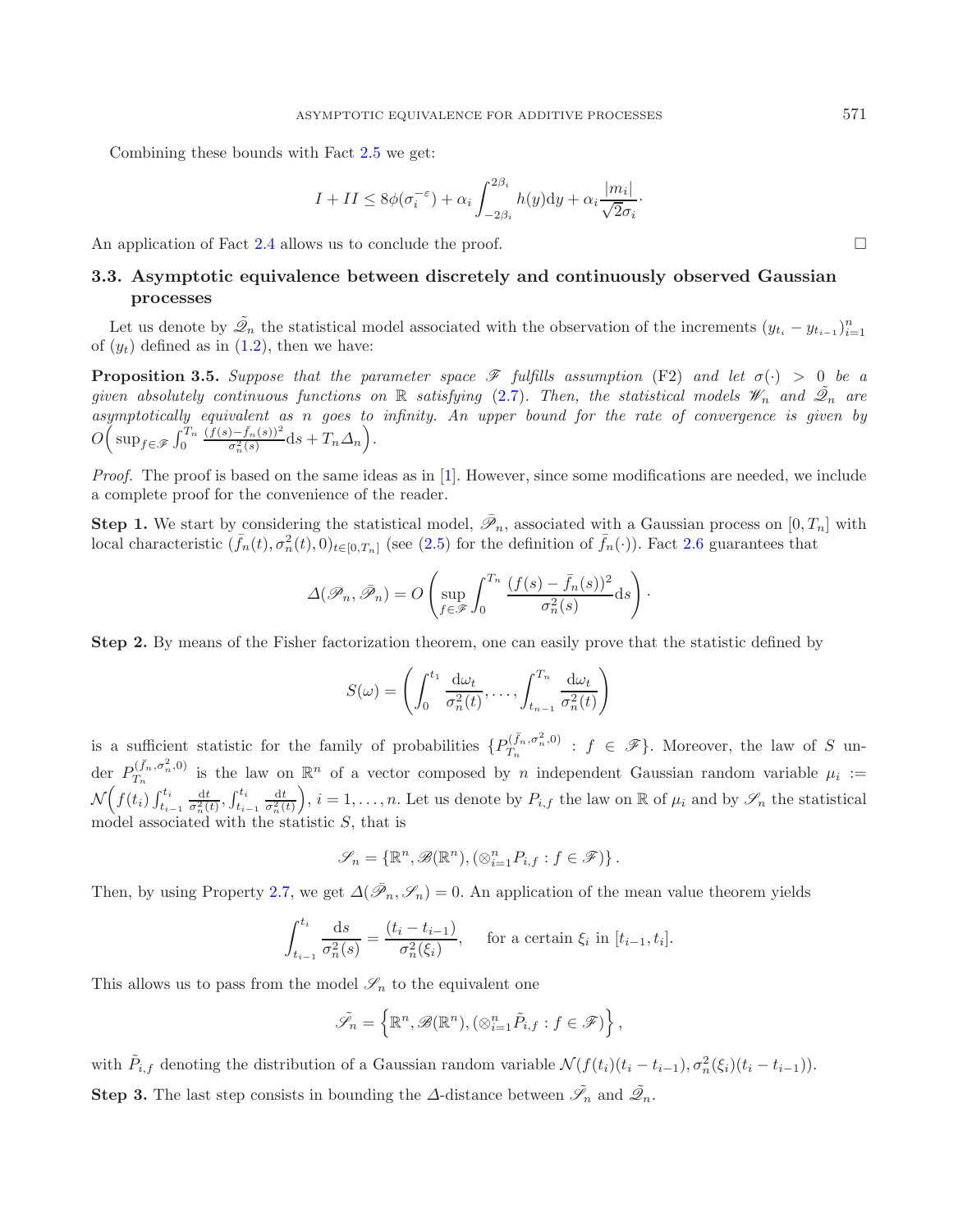Property [2.2](#page-4-1) and Facts [2.4–](#page-4-3)[2.5](#page-4-4) yield:

$$
\Delta(\tilde{\mathscr{S}}_n, \tilde{\mathscr{Q}}_n) \le \sup_{f \in \mathscr{F}} \sum_{i=1}^n \left[ \left( 1 - \frac{\sigma_n^2(\xi_i)(t_i - t_{i-1})}{\int_{t_{i-1}}^{t_i} \sigma_n^2(s) ds} \right)^2 + \frac{\left( \int_{t_{i-1}}^{t_i} (f(t_i) - f(s)) ds \right)^2}{2 \int_{t_{i-1}}^{t_i} \sigma_n^2(s) ds} \right].
$$

For all  $i = 1, \ldots, n$ , let  $\eta_i$  and  $\gamma_i$  be elements in  $[t_{i-1}, t_i]$  such that:

$$
\int_{t_{i-1}}^{t_i} \sigma^2(s) \, ds = \sigma^2(\eta_i)(t_i - t_{i-1}), \quad \int_{t_{i-1}}^{t_i} f(s) \, ds = f(\gamma_i)(t_i - t_{i-1}).
$$

By means of a Taylor expansion of  $\sigma_n(\xi_i)/\sigma_n(\eta_i)$  we obtain

$$
\frac{\sigma_n(\xi_i)}{\sigma_n(\eta_i)} = 1 + \frac{\sigma'_n(\eta_i)}{\sigma_n(\eta_i)} (\xi_i - \eta_i) + O(\xi_i - \eta_i)^2;
$$

hence, thanks to assumption [\(2.7\)](#page-5-2), we have

$$
\left|\frac{\sigma_n(\xi_i)}{\sigma_n(\eta_i)}\right| \le 1 + C_1(t_i - t_{i-1}) + O((t_i - t_{i-1})^2).
$$

This means that

Combining these

$$
\Delta(\mathcal{S}_n, \tilde{\mathcal{Q}}_n) \le \sup_{f \in \mathcal{F}} \sum_{i=1}^n \frac{(f(t_i) - f(\gamma_i))^2}{2\sigma_n^2(\eta_i)} (t_i - t_{i-1}) + O(T_n \Delta_n).
$$

Here, the constant  $C_1$  is hidden in the O. Observe that  $\sum_{i=1}^n \frac{(f(t_i)-f(\gamma_i))^2}{2\sigma_n^2(\eta_i)}(t_i - t_{i-1})$  is less than  $\int_0^{T_n} \frac{(f(s) - \bar{f}_n(s))^2}{2\sigma_n^2(s)} ds$ . Indeed, on the one hand one can write:

$$
\frac{(f(\xi_i) - f(t_i))^2}{\sigma_n^2(\eta_i)} = \frac{\left(\int_{t_{i-1}}^{t_i} (f(s) - f(t_i)) \, ds\right)^2}{(t_i - t_{i-1}) \int_{t_{i-1}}^{t_i} \sigma_n^2(s) \, ds},
$$

on the other hand, by means of the Hölder's inequality, one has

$$
\left(\int_{t_{i-1}}^{t_i} (f(s) - f(t_i)) ds\right)^2 \le \int_{t_{i-1}}^{t_i} \sigma_n^2(s) ds \int_{t_{i-1}}^{t_i} \frac{\left(f(s) - f(t_i)\right)^2}{\sigma_n^2(s)} ds.
$$
  
Combining these expressions one finds 
$$
\sum_{i=1}^n \frac{(f(t_i) - f(\gamma_i))^2}{2\sigma_n^2(\eta_i)} \le \sum_{i=1}^n \frac{1}{t_i - t_{i-1}} \int_{t_{i-1}}^{t_i} \frac{(f(s) - f(t_i))^2}{2\sigma_n^2(s)} ds,
$$
 as claimed.

<span id="page-12-0"></span>**Proposition 3.6.** *Suppose that for every*  $f \in \mathcal{F}$ ,  $\int_0^{T_n}$  $f^2(s)$  $\frac{\partial f(x)}{\partial x}(s) \leq \infty$ . Then, the statistical models  $\mathscr{P}_n$  and  $\mathscr{W}_n$ *are equivalent.*

*Proof.* The Girsanov theorem assures that the measure  $P^{(0,\sigma_n^2,\lambda G)}$  dominates the measure  $P^{(f,\sigma_n^2,\lambda G)}$  and the domainty is given by density is given by

$$
\frac{\mathrm{d}P^{(f,\sigma_n^2,\lambda G)}}{\mathrm{d}P^{(0,\sigma_n^2,\lambda G)}}(x) = \exp\bigg(\int_0^{T_n} \frac{f(s)}{\sigma_n^2(s)} \mathrm{d}x_s^c - \frac{1}{2} \int_0^{T_n} \frac{f^2(s)}{\sigma_n^2(s)} \mathrm{d}s\bigg).
$$

We conclude the proof using Fact [2.7](#page-5-5) applied to the statistic  $S : \omega \to \omega^c$ .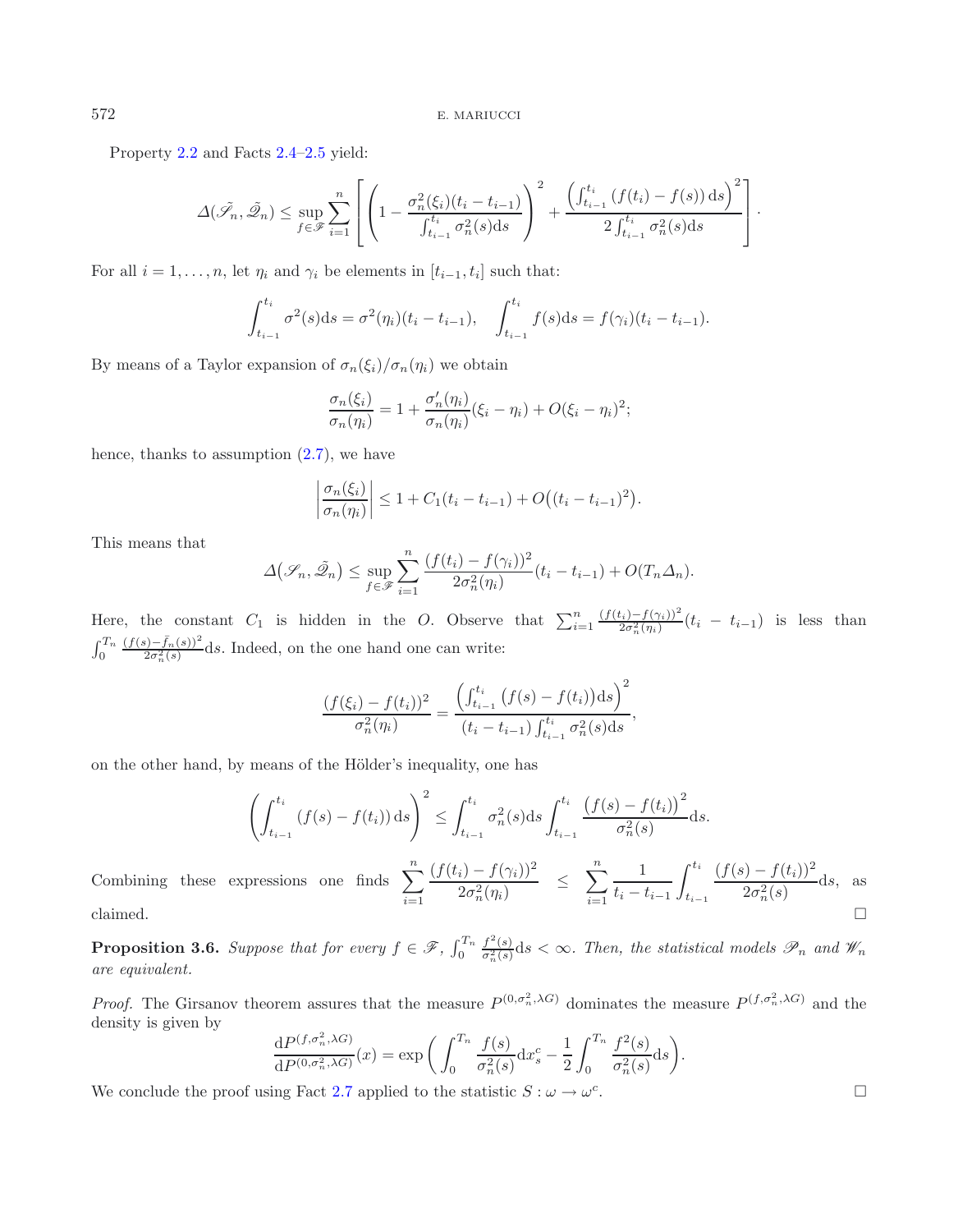### <span id="page-13-0"></span>**3.4. Proofs of Theorems [2.8](#page-6-1) and [2.9](#page-6-3)**

In order to prove our results we need to introduce the following notations:

$$
m_i = \int_{t_{i-1}}^{t_i} f(s) \, ds, \quad \sigma_i^2 = \int_{t_{i-1}}^{t_i} \sigma_n^2(s) \, ds, \quad \lambda_i = \int_{t_{i-1}}^{t_i} \lambda(s) \, ds, \quad \alpha_i = \lambda_i e^{-\lambda_i}, \quad i = 1, \dots, n.
$$

As a preliminary remark observe that the model  $\mathcal{Q}_n$  is equivalent to the statistical model that observes the n increments  $X_{t_i} - X_{t_{i-1}}$  of [\(1.1\)](#page-0-0). Let us denote by  $\hat{\mathscr{Q}}_n$  this latter and recall that the law of  $X_{t_i} - X_{t_{i-1}}$ is the convolution product between the Gaussian law  $\mathcal{N}(m_i, \sigma_i^2)$  and the law of the variable  $\sum_{j=1}^{P_i} Y_j$ , where  $P_i$  is Poisson with intensity  $\lambda_i$ . Regardless of the continuous or discrete nature of  $Y_i$ , the p  $P_i$  is Poisson with intensity  $\lambda_i$ . Regardless of the continuous or discrete nature of  $Y_1$ , the previous remark and Proposition [3.6](#page-12-0) allow us to state that  $\Delta(\mathcal{P}_n, \mathcal{Q}_n) = \Delta(\mathcal{P}_n, \hat{\mathcal{Q}}_n) = \Delta(\mathcal{W}_n, \hat{\mathcal{Q}}_n) = \Delta(\mathcal{Q}_n, \mathcal{W}_n)$ . Now, to control  $\Delta(\mathcal{P}, \hat{\mathcal{Q}})$  suppose first that G satisfies assumption (G1). On the on to control  $\Delta(\mathcal{P}_n, \hat{\mathcal{Q}}_n)$  suppose first that  $\mathcal G$  satisfies assumption (G1). On the one hand, for *n* big enough,  $|m| \leq B(t-t_1) \leq \frac{1}{2}$  hence we can apply Lemmas 3.1–3.2 obtaining the bound:  $|m_i| \leq B(t_i - t_{i-1}) \leq \frac{1}{3}$ , hence we can apply Lemmas [3.1–](#page-7-3)[3.2](#page-8-1) obtaining the bound:

$$
\Delta\left(\hat{\mathscr{Q}}_n, \tilde{\mathscr{Q}}_n\right) \leq 2\sqrt{\sum_{i=1}^n \lambda_i^2} + \sqrt{2\sum_{i=1}^n \left(\frac{6}{\sigma_i}\varphi\left(\frac{1}{6\sigma_i}\right) + 4\phi\left(\frac{-1}{6\sigma_i}\right)\right)}.
$$

Here we have implicitly used the following fact:

Let  $P_i$  be a probability measure on  $(E_i, \mathcal{E}_i)$  and  $K_i$  a Markov kernel on  $(G_i, \mathcal{G}_i)$ . One can then define a Markov *kernel*  $\stackrel{\circ}{K}$  *on*  $(\prod_{i=1}^{n} E_i, \otimes_{i=1}^{n} G_i)$  *such that*  $K(\otimes_{i=1}^{n} P_i) = \otimes_{i=1}^{n} K_i P_i$ .

$$
K(x_1,\ldots,x_n;A_1\times\ldots\times A_n):=\prod_{i=1}^n K_i(x_i,A_i),\quad \forall x_i\in E_i,\ \forall A_i\in \mathcal{G}_i.
$$

Also, observe that

$$
2\sqrt{\sum_{i=1}^{n} \lambda_i^2} + \sqrt{2\sum_{i=1}^{n} \left(\frac{6}{\sigma_i} \varphi\left(\frac{1}{6\sigma_i}\right) + 4\phi\left(\frac{-1}{6\sigma_i}\right)\right)} = O\left(\sqrt{\Delta_n}\right),
$$

where, in the leading term of the  $O$ , a constant  $L_2$  is hidden. On the other hand, thanks to Proposition [3.5](#page-11-1) we have:

$$
\Delta(\tilde{\mathcal{Q}}_n, \mathscr{W}_n) \le O\left(\sup_{f \in \mathscr{F}} \int_0^{T_n} \frac{(f(t) - \bar{f}_n(t))^2}{\sigma_n^2(t)} \mathrm{d}t + T_n \Delta_n\right).
$$

We then obtain the inequality stated in Theorem [2.8](#page-6-1) by means of the triangular inequality.

In the same way, using Lemmas [3.1,](#page-7-3) [3.4](#page-9-0) (taking  $\varepsilon = \frac{1}{2}$ ) and Proposition [3.5](#page-11-1) one can show the inequality in<br>negative  $2.9$  Bennark that one can actually choose any  $0 < \varepsilon < \frac{1}{2}$ . Smaller values of  $\varepsilon$  give bette Theorem [2.9.](#page-6-3) Remark that one can actually choose any  $0 < \varepsilon \leq \frac{1}{2}$ . Smaller values of  $\varepsilon$  give better bounds for the term involving  $\beta$ , in Theorem 2.9. but if  $\varepsilon < \frac{1}{2}$  under the hypotheses of Theorem 1.1, th the term involving  $\beta_i$  in Theorem [2.9,](#page-6-3) but, if  $\varepsilon \leq \frac{1}{2}$ , under the hypotheses of Theorem [1.1,](#page-2-1) the leading term is  $\sum_i \frac{\alpha_i B(t_i-t_{i_1})}{\sqrt{2}\sigma_i} = O(\sqrt{\Delta_n})$  (here we hide the constants  $L_1$ , B and  $m_{\sigma}$ ).

# APPENDIX A. PROOFS OF CERTAIN PROPERTIES OF THE LE CAM  $\Delta$ -DISTANCE

*Proof of Fact* [2.5.](#page-4-4) By symmetry, we can suppose  $\sigma_1 \geq \sigma_2$ . Denoting by  $g_i$  the density of  $Q_i$  with respect to Lebesgue, we have:

$$
\frac{g_1}{g_2}(x) = \frac{\sigma_2}{\sigma_1} \exp\left(\frac{(x-\mu_2)^2}{2\sigma_2^2} - \frac{(x-\mu_1)^2}{2\sigma_1^2}\right).
$$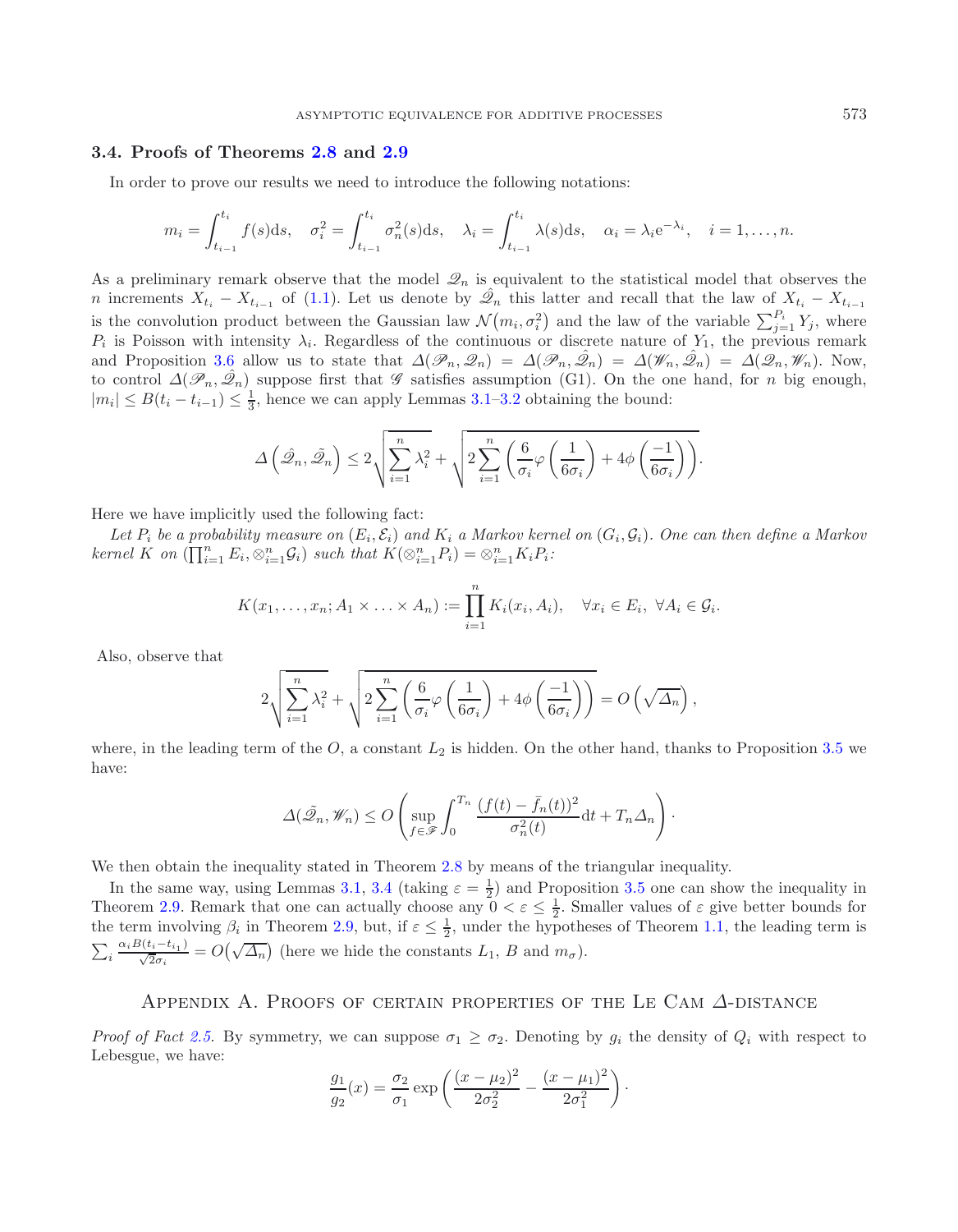Thus the Kullback−Leibler's divergence is

$$
D(Q_1, Q_2) = \int_{\mathbb{R}} g_1(x) \ln \frac{g_1(x)}{g_2(x)} dx = \ln \frac{\sigma_2}{\sigma_1} + \int_{\mathbb{R}} \left( \frac{(x - \mu_2)^2}{2\sigma_2^2} - \frac{(x - \mu_1)^2}{2\sigma_1^2} \right) g_1(x) dx
$$

$$
= \ln \frac{\sigma_2}{\sigma_1} + \frac{1}{2} \left( \frac{\sigma_1^2}{\sigma_2^2} - 1 \right) + \frac{(\mu_1 - \mu_2)^2}{2\sigma_1^2}.
$$

Let  $r = \frac{\sigma_1}{\sigma_2} \ge 1$  and observe that

$$
-\ln r + \frac{1}{2}(r^2 - 1) \le (r - 1)^2.
$$

It is well known (see, *e.g.* Lem. 2.4 in [\[36](#page-17-13)]) that the total variation distance is bounded by the square root of the Kullback−Leibler's divergence, in this way we obtain:

$$
||Q_1 - Q_2||_{TV} \le \sqrt{\left(1 - \frac{\sigma_1}{\sigma_2}\right)^2 + \frac{(\mu_1 - \mu_2)^2}{2\sigma_2^2}}.
$$

<span id="page-14-0"></span>**Lemma A.1.** *Let*  $g_i$ *,*  $i = 1, 2$  *be the density of a Gaussian random variable*  $\mathcal{N}(\mu_i, \sigma^2)$ *. Then,* 

$$
L_1(g_1, g_2) = \mathbb{E}\left[\exp\left(X - \frac{(\mu_2 - \mu_1)^2}{2\sigma^2}\right) - 1\right] = 2\left[1 - 2\phi\left(\frac{\mu_2 - \mu_1}{2\sigma}\right)\right]
$$
(A.1)

 $where X \sim \mathcal{N}\left(0, \frac{(\mu_2 - \mu_1)^2}{2\sigma^2}\right)$  and  $\phi$  is the cumulative distribution function of a Gaussian random variable  $\mathcal{N}(0, 1)$ .

*Proof.* Without loss of generality let us suppose that  $\mu_1 \leq \mu_2$ . Then we can write:

$$
L_1(g_1, g_2) = \int_{\mathbb{R}} |g_1(x) - g_2(x)| dx = \int_{-\infty}^{\frac{\mu_1 + \mu_2}{2}} (g_1(x) - g_2(x)) dx + \int_{\frac{\mu_1 + \mu_2}{2}}^{\infty} (g_2(x) - g_1(x)) dx.
$$

Observe that

$$
\int_{-\infty}^{\frac{\mu_1+\mu_2}{2}} g_1(x) dx = \mathbb{P}\left(\mathcal{N}(\mu_1, \sigma^2) \le \frac{\mu_1+\mu_2}{2}\right) = \mathbb{P}\left(\mathcal{N}(0, 1) \le \frac{\mu_2-\mu_1}{2\sigma}\right) = \phi\left(\frac{\mu_2-\mu_1}{2\sigma}\right).
$$

Similarly one has

$$
\int_{\mathbb{R}} |g_1(x) - g_2(x)| dx = \phi\left(\frac{\mu_2 - \mu_1}{2\sigma}\right) - \phi\left(\frac{\mu_1 - \mu_2}{2\sigma}\right) + \left(1 - \phi\left(\frac{\mu_2 - \mu_1}{2\sigma}\right)\right) - \left(1 - \phi\left(\frac{\mu_1 - \mu_2}{2\sigma}\right)\right)
$$

$$
= 2\left[\phi\left(\frac{\mu_1 - \mu_2}{2\sigma}\right) - \phi\left(\frac{\mu_2 - \mu_1}{2\sigma}\right)\right] = 2\left[1 - 2\phi\left(\frac{\mu_2 - \mu_1}{2\sigma}\right)\right],
$$

thus,

$$
L_1(g_1, g_2) = 2 \left[ 1 - 2\phi \left( \frac{\mu_2 - \mu_1}{2\sigma} \right) \right].
$$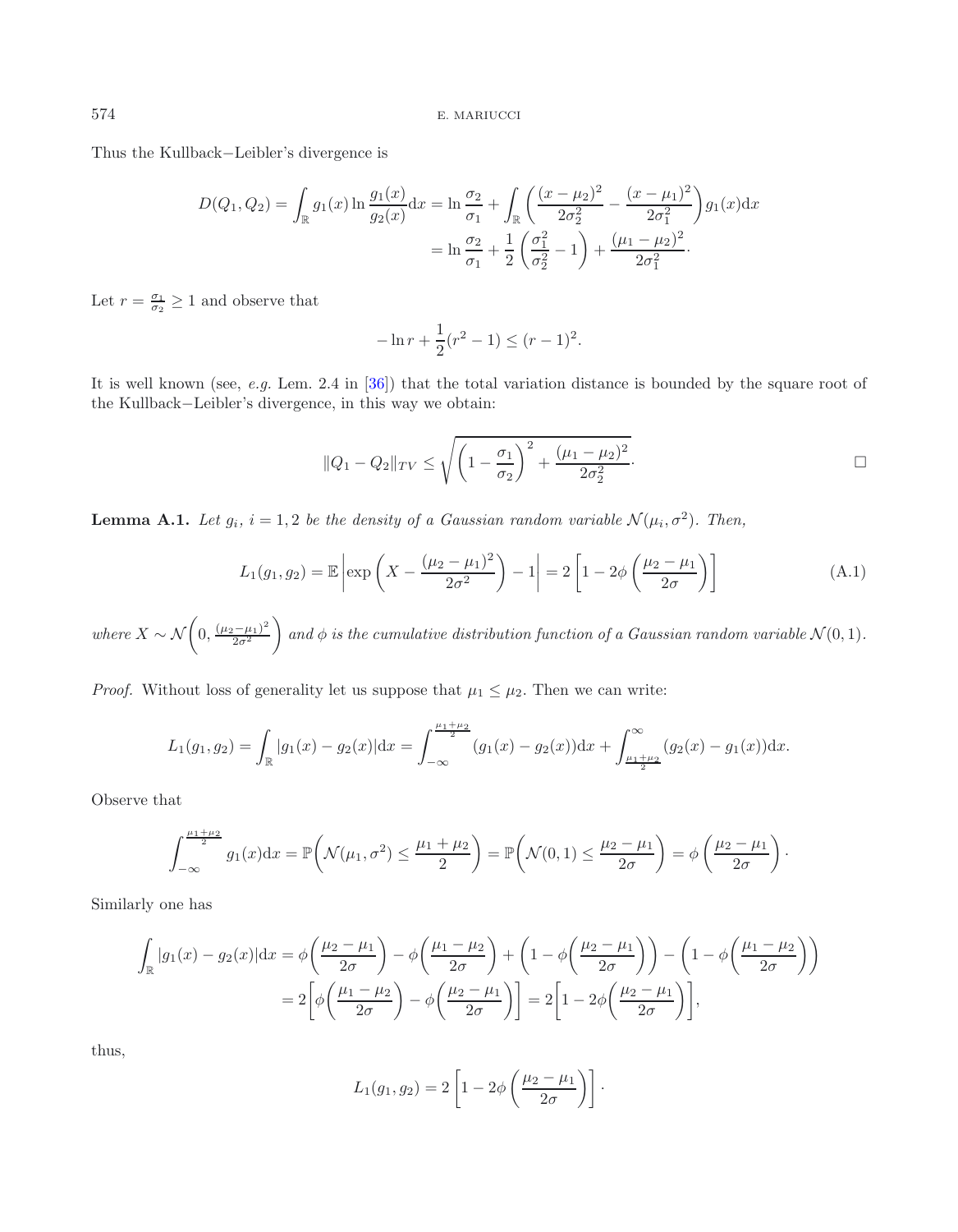On the other hand we can also express the  $L_1$ -norm between  $g_1$  and  $g_2$  as

$$
L_1(g_1, g_2) = \frac{1}{\sqrt{2\pi}\sigma} \int_{\mathbb{R}} \left| \exp\left(-\frac{(x-\mu_1)^2}{2\sigma^2}\right) - \exp\left(-\frac{(x-\mu_2)^2}{2\sigma^2}\right) \right| dx
$$
  
\n
$$
= \frac{1}{\sqrt{2\pi}\sigma} \int_{\mathbb{R}} \left| \exp\left(-\frac{(x-\mu_2)^2 - 2(\mu_1 - \mu_2)(x-\mu_2) + (\mu_1 - \mu_2)^2}{2\sigma^2}\right) - \exp\left(-\frac{(x-\mu_2)^2}{2\sigma^2}\right) \right| dx
$$
  
\n
$$
= \frac{1}{\sqrt{2\pi}\sigma} \int_{\mathbb{R}} \left| \exp\left(\frac{2(\mu_1 - \mu_2)(x-\mu_2) - (\mu_1 - \mu_2)^2}{2\sigma^2}\right) - 1 \right| \exp\left(-\frac{(x-\mu_2)^2}{2\sigma^2}\right) dx
$$
  
\n
$$
= \mathbb{E} \left| \exp\left(\frac{2(\mu_1 - \mu_2)(Y - \mu_2) - (\mu_1 - \mu_2)^2}{2\sigma^2}\right) - 1 \right| = \mathbb{E} \left| \exp\left(\frac{(\mu_1 - \mu_2)Z}{\sigma} - \frac{(\mu_1 - \mu_2)^2}{2\sigma^2}\right) - 1 \right|
$$
  
\n
$$
= \mathbb{E} \left| \exp\left(X - \frac{(\mu_1 - \mu_2)^2}{2\sigma^2}\right) - 1 \right|,
$$

where  $Y \sim \mathcal{N}(\mu_2, \sigma^2)$  et  $Z \sim \mathcal{N}(0, 1)$ .

*Proof of Fact* [2.6.](#page-5-4) Thanks to the Girsanov's theorem one has that,  $\forall \omega \in C$  and  $\forall t > 0$ 

$$
\frac{\mathrm{d}P_t^{(m_i,\sigma^2,0)}}{\mathrm{d}P_t^{(0,\sigma^2,0)}}(\omega) = \exp\left(\int_0^t \frac{m_i(t)}{\sigma^2(t)} \mathrm{d}\omega_t - \frac{1}{2} \int_I \frac{m_i^2(t)}{\sigma^2(t)} \mathrm{d}t\right) P^{(0,\sigma^2,0)}(\mathrm{d}\omega).
$$

In particular,  $P_t^{(m_1,\sigma^2,0)}$  is absolutely continuous with respect to  $P_t^{(m_2,\sigma^2,0)}$  and the density  $g = \frac{\mathrm{d}P_t^{(m_1,\sigma^2,0)}}{\mathrm{d}P_t^{(m_2,\sigma^2,0)}}$ <br>given by: is given by:

$$
g(\omega) = \exp\left(\int_0^t \frac{m_1(t) - m_2(t)}{\sigma^2(t)} d\omega_t - \frac{1}{2} \int_0^t \frac{m_1^2(t) - m_2^2(t)}{\sigma^2(t)} dt\right)
$$
  
= 
$$
\exp\left(\int_0^t \frac{m_1(t) - m_2(t)}{\sigma^2(t)} (d\omega_t - m_2(t)dt) - \frac{1}{2} \int_0^t \frac{(m_1(t) - m_2(t))^2}{\sigma^2(t)} dt\right).
$$
 (A.2)

Let us denote by  $(Z_t)_{t\geq 0}$  the stochastic process satisfying the following EDS:

$$
dZ_t = m_2(t)dt + \sigma(t)dW_t, \quad t \ge 0,
$$

with  $(W_t)_{t\geq 0}$  a standard Brownian motion. Then we have:,

$$
L_1(P_t^{(m_1, \sigma^2, 0)}, P_t^{(m_2, \sigma^2, 0)}) = \int |g(\omega) - 1| \frac{dP_t^{(m_2, \sigma^2, 0)}}{dP_t^{(0, \sigma^2, 0)}}(\omega) P^{(0, \sigma^2, 0)}(\mathrm{d}\omega)
$$
  
\n
$$
= \mathbb{E}_{\mathbb{P}} \left| \exp\left(\int \frac{m_1(t) - m_2(t)}{\sigma^2(t)} (\mathrm{d}Z_t - m_2(t) \mathrm{d}t) - \frac{1}{2} \int \frac{(m_1(t) - m_2(t))^2}{\sigma^2(t)} \mathrm{d}t\right) - 1 \right|
$$
  
\n
$$
= \mathbb{E}_{\mathbb{P}} \left| \exp\left(\int \frac{(m_1(t) - m_2(t))}{\sigma^2(t)} \sigma(t) \mathrm{d}W_t - \frac{1}{2} \int \frac{(m_1(t) - m_2(t))^2}{\sigma^2(t)} \mathrm{d}t\right) - 1 \right|.
$$

Observe that the random variable  $\int_0^t \frac{(m_1(s)-m_2(s))}{\sigma(s)} dW_s$  has a Gaussian distribution  $\mathcal{N}\left(0, \int_0^t \frac{1}{\sigma(s)} dW_s$  $\int_0^t \frac{(\mu(s)-\nu(s))^2}{\sigma^2(s)}$  $rac{\partial^2 (s)}{\partial^2 (s)} ds,$ thus, by means of Lemma [A.1,](#page-14-0) we can conclude that

$$
L_1\left(P_t^{(m_1,\sigma^2,0)}, P_t^{(m_2,\sigma^2,0)}\right) = 2\left[1 - 2\phi\left(\frac{1}{2}\sqrt{\int_0^t \frac{(m_1(s) - m_2(s))^2}{\sigma^2(s)}}\mathrm{d}s\right)\right].
$$

$$
\Box
$$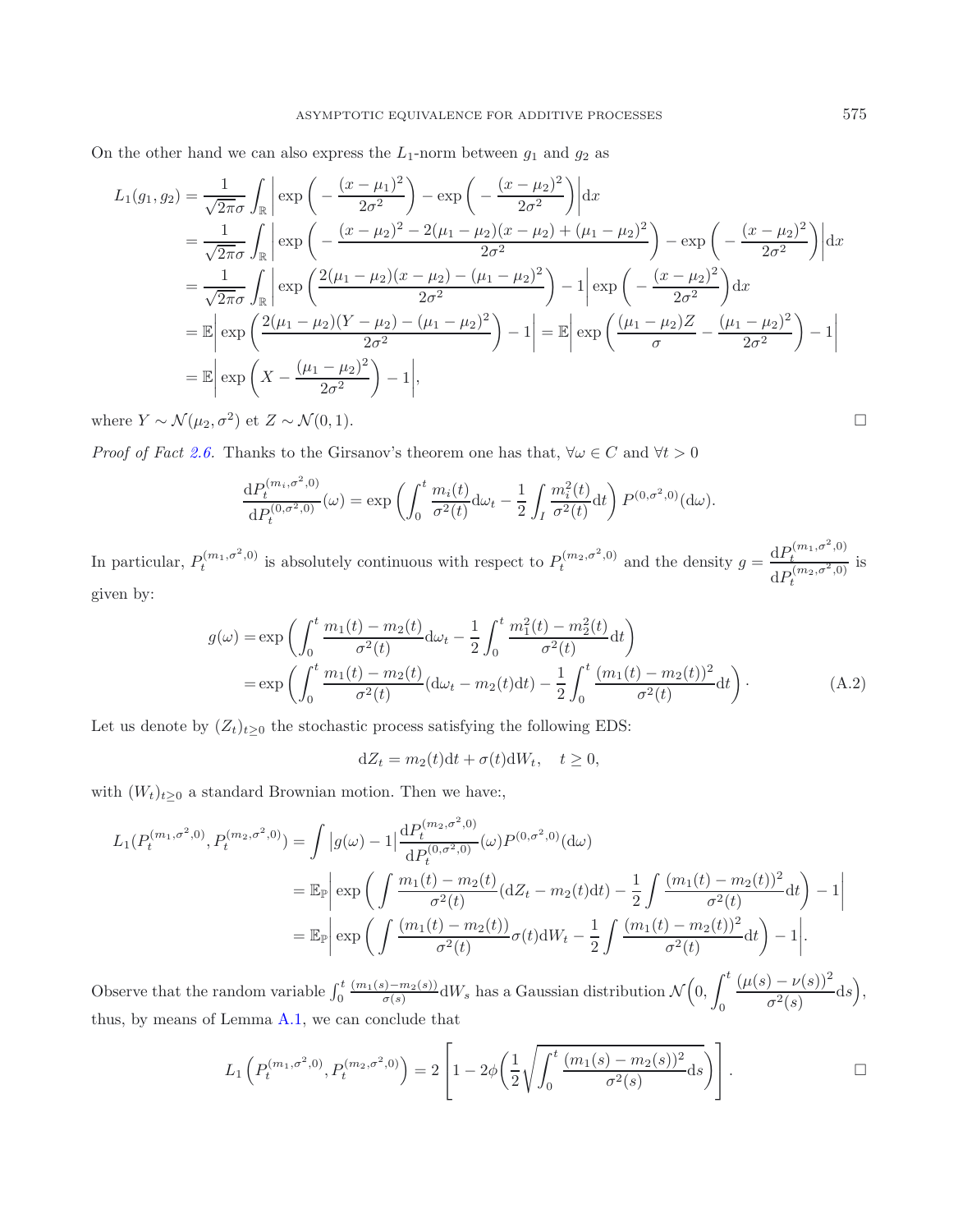*Proof of Fact* [2.7.](#page-5-5) In order to prove that  $\delta(\mathcal{P}_1, \mathcal{P}_2) = 0$  it is enough to consider the Markov kernel M:  $(\mathscr{X}_1, \mathscr{A}_1) \rightarrow (\mathscr{X}_2, \mathscr{A}_2)$  defined as  $M(x, B) := \mathbb{I}_B(S(x))$   $\forall x \in \mathscr{X}_1$  and  $\forall B \in \mathscr{A}_2$ . Conversely, to show that  $\delta(\mathscr{P}_2, \mathscr{P}_1) = 0$  one can consider the Markov kernel  $K: (\mathscr{X}_2, \mathscr{A}_2) \to (\mathscr{X}_1, \mathscr{A}_1)$  defined as  $K(y, A) = \mathbb{E}_{P_{2,\theta}}(\mathbb{I}_A | S = \mathbb{I}_A)$ y),  $\forall A \in \mathscr{A}_1$ . Since S is a sufficient statistics, the Markov kernel K does not depend on  $\theta$ . Denoting by  $S_{\#}P_{1,\theta}$ the distribution of S under  $P_{1,\theta}$ , one has:

$$
KP_{2,\theta}(A) = \int K(y,A)P_{2,\theta}(\mathrm{d}y) = \int \mathbb{E}_{P_{2,\theta}}(\mathbb{I}_A|S=y)S_{\#}P_{1,\theta}(\mathrm{d}y) = P_{1,\theta}(A). \square
$$

*Acknowledgements.* I would like to thank my Ph.D. supervisor Sana Louhichi for several useful discussions. Special thanks go to the associate editor and the anonoymous referee for a very in-depth reading of the first version of this paper; their comments significantly improved the exposition of the paper.

## **REFERENCES**

- <span id="page-16-0"></span>[1] L.D. Brown and M.G. Low, Asymptotic equivalence of nonparametric regression and white noise. *Ann. Statist.* **24** (1996) 2384–2398.
- <span id="page-16-16"></span>[2] L.D. Brown and Cun-Hui Zhang, Asymptotic nonequivalence of nonparametric experiments when the smoothness index is 1*/*2. *Ann. Statist.* **26** (1998) 279–287.
- <span id="page-16-1"></span>[3] L.D. Brown, T. Tony Cai, M.G. Low and Cun-Hui Zhang, Asymptotic equivalence theory for nonparametric regression with random design. Dedicated to the memory of Lucien Le Cam. *Ann. Statist.* **30** (2002) 688–707.
- <span id="page-16-5"></span>[4] L.D. Brown, A.V. Carter, M.G. Low and Cun-Hui Zhang, Equivalence theory for density estimation, Poisson processes and Gaussian white noise with drift. *Ann. Statist.* **32** (2004) 2074–2097.
- [5] B. Buchmann and G. M¨uller, Limit experiments of GARCH. *Bernoulli* **18** (2012) 64–99.
- <span id="page-16-14"></span><span id="page-16-6"></span>[6] A.V. Carter, Deficiency distance between multinomial and multivariate normal experiments. Dedicated to the memory of Lucien Le Cam. *Ann. Statist.* **30** (2002) 708–730.
- <span id="page-16-2"></span>[7] A.V. Carter, A continuous Gaussian approximation to a nonparametric regression in two dimensions. *Bernoulli* **12** (2006) 143–156.
- <span id="page-16-21"></span>[8] A.V. Carter, Asymptotic approximation of nonparametric regression experiments with unknown variances. *Ann. Statist.* **35** (2007) 1644–1673.
- [9] A.V. Carter, Asymptotically sufficient statistics in nonparametric regression experiments with correlated noise. *J. Probab. Stat.* **19** (2009) 275308.
- <span id="page-16-20"></span><span id="page-16-3"></span>[10] R. Cont and P. Tankov, Financial modelling with jump processes. *Chapman & Hall/CRC Financial Mathematics Series*. Chapman & Hall/CRC, Boca Raton, FL (2004).
- <span id="page-16-10"></span>[11] A. Dalalyan and M. Reiß, Asymptotic statistical equivalence for scalar ergodic diffusions. *Probab. Theory Relat. Fields* **134** (2006) 248–282.
- [12] A. Dalalyan and M. Reiß, Asymptotic statistical equivalence for ergodic diffusions: the multidimensional case. *Probab. Theory Relat. Fields* **137** (2007) 25–47.
- <span id="page-16-11"></span>[13] S. Delattre and M. Hoffmann, Asymptotic equivalence for a null recurrent diffusion. *Bernoulli* **8** (2002) 139–174.
- [14] C. Duval *et al.* Statistical inference across time scales. *Electron. J. Stat.* **5** (2011) 2004–2030.
- <span id="page-16-18"></span><span id="page-16-17"></span>[15] S. Efromovich and A. Samarov, Asymptotic equivalence of nonparametric regression and white noise model has its limits. *Stat. Probab. Lett.* **28** (1996) 143–145.
- <span id="page-16-19"></span>[16] P. Etoré, S. Louhichi and E. Mariucci, Asymptotic equivalence of jumps lévy processes and their discrete counterpart. Preprint [arXiv:1305.6725](http://arxiv.org/abs/1305.6725) (2013).
- <span id="page-16-12"></span>[17] V. Genon-Catalot and C. Laredo, Asymptotic equivalence of nonparametric diffusion and Euler scheme experiments. *Ann. Stat.* **42** (2014) 1145–1165.
- <span id="page-16-13"></span>[18] V. Genon-Catalot, C. Laredo and M. Nussbaum, Asymptotic equivalence of estimating a Poisson intensity and a positive diffusion drift. *Ann. Stat.* **30** (2002) 731–753. Dedicated to the memory of Lucien Le Cam.
- <span id="page-16-15"></span>[19] G.K. Golubev, M. Nussbaum and H.H. Zhou, Asymptotic equivalence of spectral density estimation and Gaussian white noise. *Ann. Stat.* **38** (2010) 181–214.
- <span id="page-16-8"></span>[20] I. Grama and M. Nussbaum, Asymptotic equivalence for nonparametric generalized linear models. *Probab. Theory Related Fields* **111** (1998) 167–214.
- [21] I. Grama and M. Nussbaum, Asymptotic equivalence for nonparametric regression. *Math. Methods Stat.* **11** (2002) 1–36.
- <span id="page-16-9"></span><span id="page-16-4"></span>[22] I.G. Grama and M.H. Neumann, Asymptotic equivalence of nonparametric autoregression and nonparametric regression. *Ann. Stat.* **34** 1701–1732 (2006).
- <span id="page-16-7"></span>[23] M. Jähnisch and M. Nussbaum, Asymptotic equivalence for a model of independent non identically distributed observations. *Statist. Decisions* **21** (2003) 197–218.